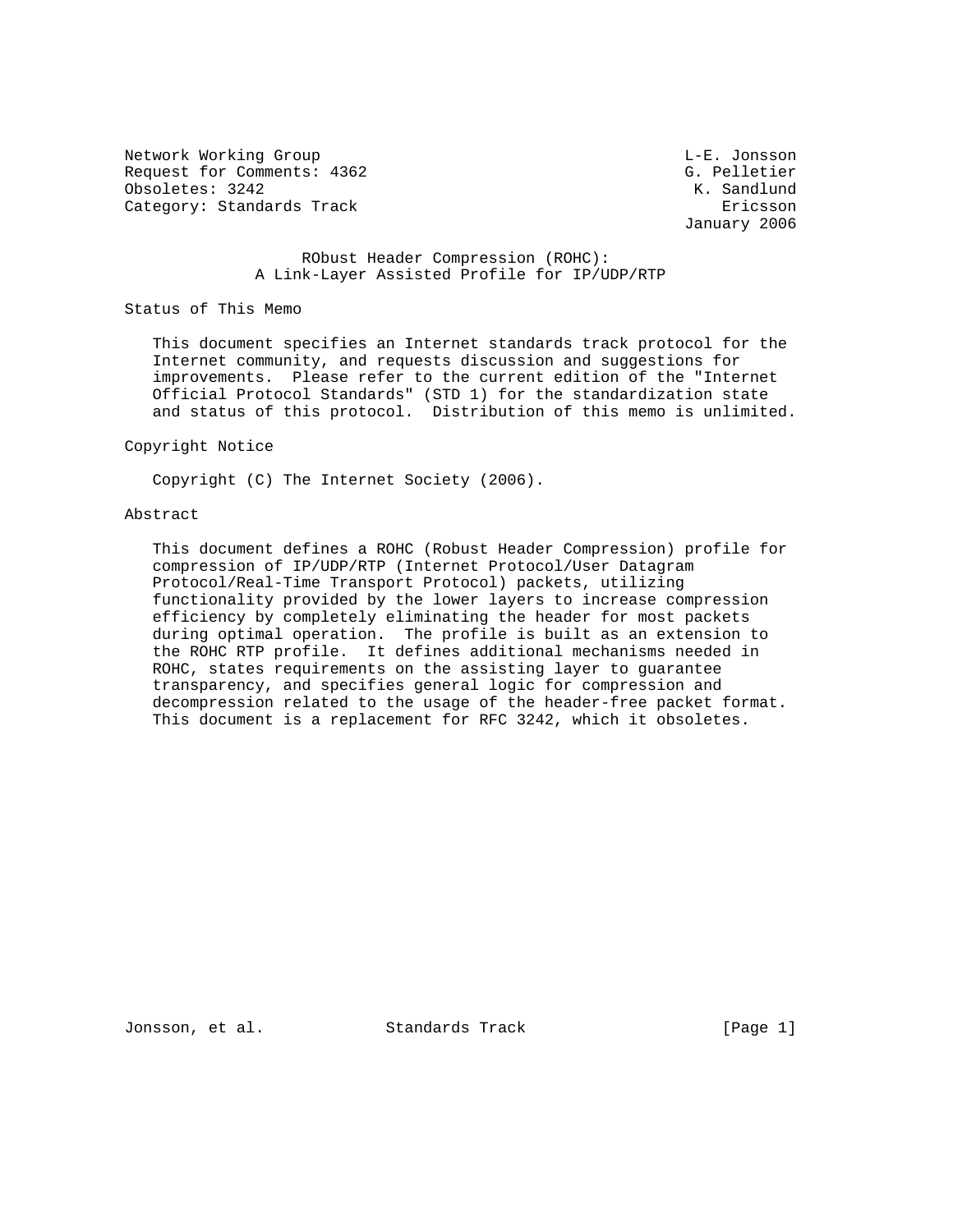# Table of Contents

|    | 3. Overview of the Link-Layer Assisted Profile          |  |
|----|---------------------------------------------------------|--|
|    | 3.1. Providing Packet Type Identification 7             |  |
|    |                                                         |  |
|    |                                                         |  |
|    |                                                         |  |
|    | 4. Additions and Exceptions Compared to ROHC RTP        |  |
|    |                                                         |  |
|    |                                                         |  |
|    |                                                         |  |
|    | 4.1.3. Context Check Packet (CCP) 11                    |  |
|    | 4.2. Interfaces Towards the Assisting Layer 12          |  |
|    | 4.2.1. Interface, Compressor to Assisting Layer 13      |  |
|    | 4.2.2. Interface, Assisting Layer to Decompressor 13    |  |
|    | 4.3. Optimistic Approach Agreement 14                   |  |
|    | 4.4. Fast Context Initialization, IR Redefinition 15    |  |
|    |                                                         |  |
|    | 4.6. Periodic Context Verification 16                   |  |
| 5. |                                                         |  |
|    | 5.1. Implementation Parameters and Signals 17           |  |
|    | 5.1.1. Implementation Parameters at the Compressor 17   |  |
|    | 5.1.2. Implementation Parameters at the Decompressor 19 |  |
|    | 5.2. Implementation over Various Link Technologies 19   |  |
|    |                                                         |  |
|    |                                                         |  |
|    |                                                         |  |
|    |                                                         |  |
|    |                                                         |  |
|    |                                                         |  |
|    |                                                         |  |

## 1. Introduction

 Header compression is a technique used to compress and transparently decompress the header information of a packet on a per-hop basis, utilizing redundancy within individual packets and between consecutive packets within a packet stream. Over the years, several protocols [VJHC, IPHC] have been developed to compress the network and transport protocol headers [IPv4, IPv6, UDP, TCP], and these schemes have been successful in improving efficiency over many wired bottleneck links, such as modem connections over telephone networks. In addition to IP, UDP, and TCP compression, an additional compression scheme called Compressed RTP [CRTP] has been developed to

Jonsson, et al. Standards Track [Page 2]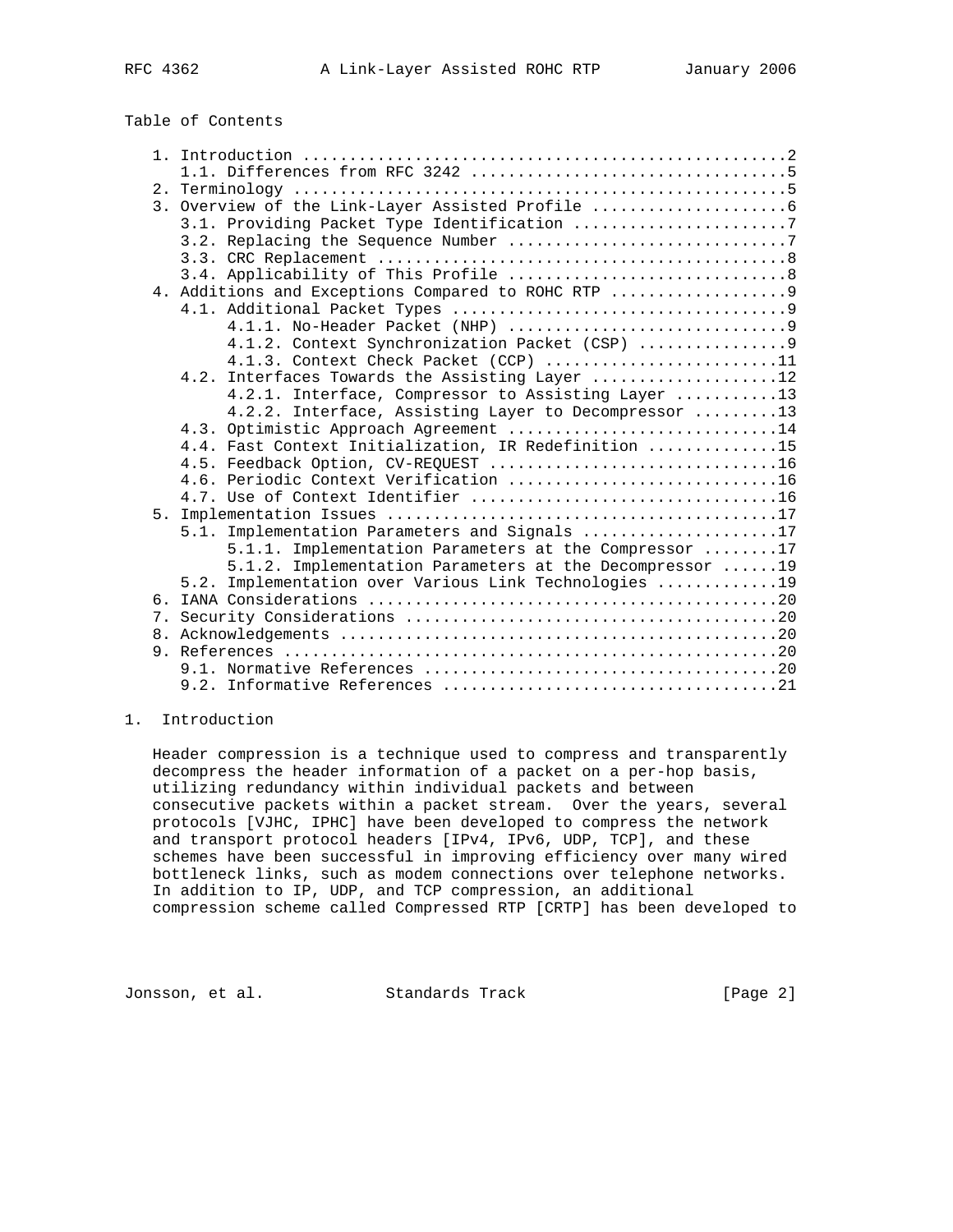improve compression efficiency further for real-time traffic using the Real-Time Transport Protocol [RTP].

 The schemes mentioned above have all been designed by taking into account normal assumptions about link characteristics, which traditionally have been based on wired links only. However, with an increasing number of wireless links in the Internet paths, these assumptions are no longer generally valid. In wireless environments, especially wide-coverage cellular environments, relatively high error rates are tolerated in order to allow efficient usage of the radio resources. For real-time traffic, which is more sensitive to delays than to errors, such operating conditions will be norm over, for example, 3rd generation cellular links, and header compression must therefore tolerate packet loss. However, with the previously mentioned schemes, especially for real-time traffic compressed by CRTP, high error rates have been shown to significantly degrade header compression performance [CRTPC]. This problem was the driving force behind the creation of the RObust Header Compression (ROHC) WG in the IETF.

 The ROHC WG has developed a header compression framework on top of which profiles can be defined for different protocol sets, or for different compression strategies. Due to the limited packet-loss robustness of CRTP and the demands of the cellular industry for an efficient way of transporting voice over IP over wireless, the main focus of ROHC has so far been on compression of IP/UDP/RTP headers, which are generous in size, especially when compared to the payloads often carried by packets with such headers.

 ROHC RTP has become a very efficient, robust, and capable compression scheme, able to compress the headers down to a total size of one octet only. Also, transparency is guaranteed to an extremely great extent, even when residual bit errors are present in compressed headers delivered to the decompressor. The requirements for RTP compression [RTP-REQ], defined by the WG before and during the development process, have thus been fulfilled.

 As mentioned above, the 3rd generation cellular systems, where IP will be used end-to-end, have been one of the driving forces behind ROHC RTP, and the scheme has also been designed to suit new cellular air interfaces, such as WCDMA, making it possible to run even speech services with spectrum efficiency insignificantly lower than for existing one-service circuit switched solutions [VTC2000]. However, other air interfaces (such as those based on GSM and IS-95) will also be used in all-IP networks, with further implications for the header compression issue. These older air interfaces are less flexible, with radio bearers optimized for specific payload sizes. This means that not even a single octet of header can be added without using the

Jonsson, et al. Standards Track [Page 3]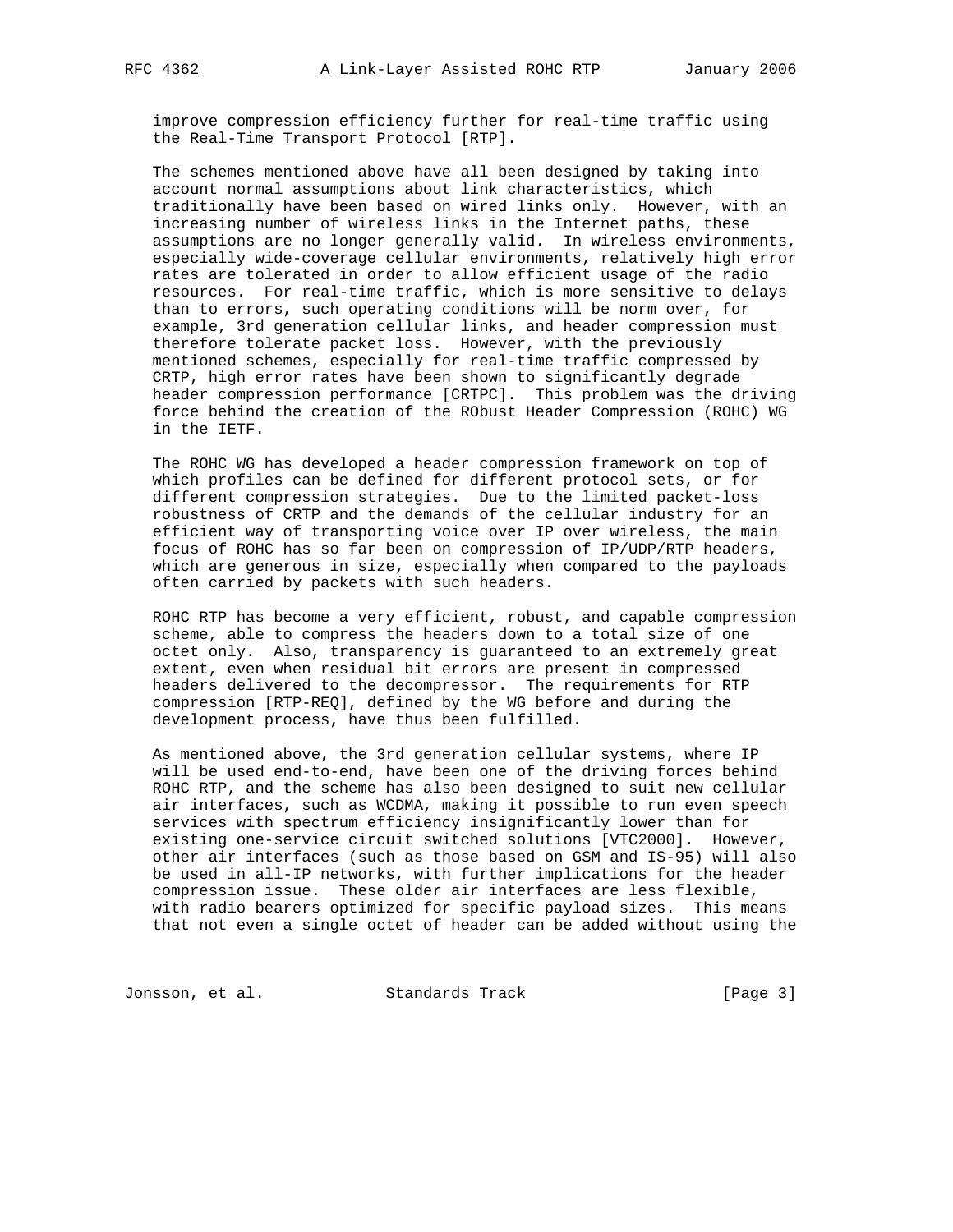next higher fixed packet size supported by the link, something that is obviously very costly. For the already deployed speech vocoders, the spectrum efficiency over these links will thus be low compared to existing circuit-switched solutions. To achieve high spectrum efficiency overall with any application, more flexible air interfaces must be deployed, and then the ROHC RTP scheme will perform excellently, as shown for WCDMA [MOMUC01]. However, for deployment reasons, it is important to also provide a suitable header compression strategy for already existing vocoders and air interfaces, such as for GERAN and for CDMA2000, with minimal effects on spectral efficiency.

 This document describes a link-layer-assisted ROHC RTP profile, originally defined by [LLA], extending ROHC RTP (profile 0x0001) [ROHC], and compliant with the ROHC 0-byte requirements [0B-REQ]. The purpose of this profile is to provide a header-free packet format that, for a certain application behavior, can replace a majority of the 1-octet header ROHC RTP packets during normal U/O-mode operation, while still being fully transparent and complying with all the requirements of ROHC RTP [RTP-REQ]. For other applications, compression will be carried out as with normal ROHC RTP.

 To completely eliminate the compressed header, all functionality normally provided by the 1-octet header has to be provided by other means, typically by utilizing functionality provided by the lower layers and sacrificing efficiency for less-frequently occurring larger compressed headers. The latter is not a contradiction, since the argument for eliminating the last octet for most packets is not overall efficiency in general. It is important to remember that the purpose of this profile is to provide efficient matching of existing applications to existing link technologies, not efficiency in general. The additional complexity introduced by this profile, although minimized by a tight integration with already-existing ROHC functionality, implies that it should therefore only be used to optimize performance of specific applications over specific links.

 When implementing this profile over various link technologies, care must be taken to guarantee that all the functionality needed is provided by ROHC and the lower layers together. Therefore, additional documents should specify how to incorporate this profile on top of various link technologies.

 The profile defined by this document was originally specified by RFC 3242 [LLA], but to address one technical flaw and clarify one implementation issue, this document has been issued to replace RFC 3242, which becomes obsolete.

Jonsson, et al. Standards Track [Page 4]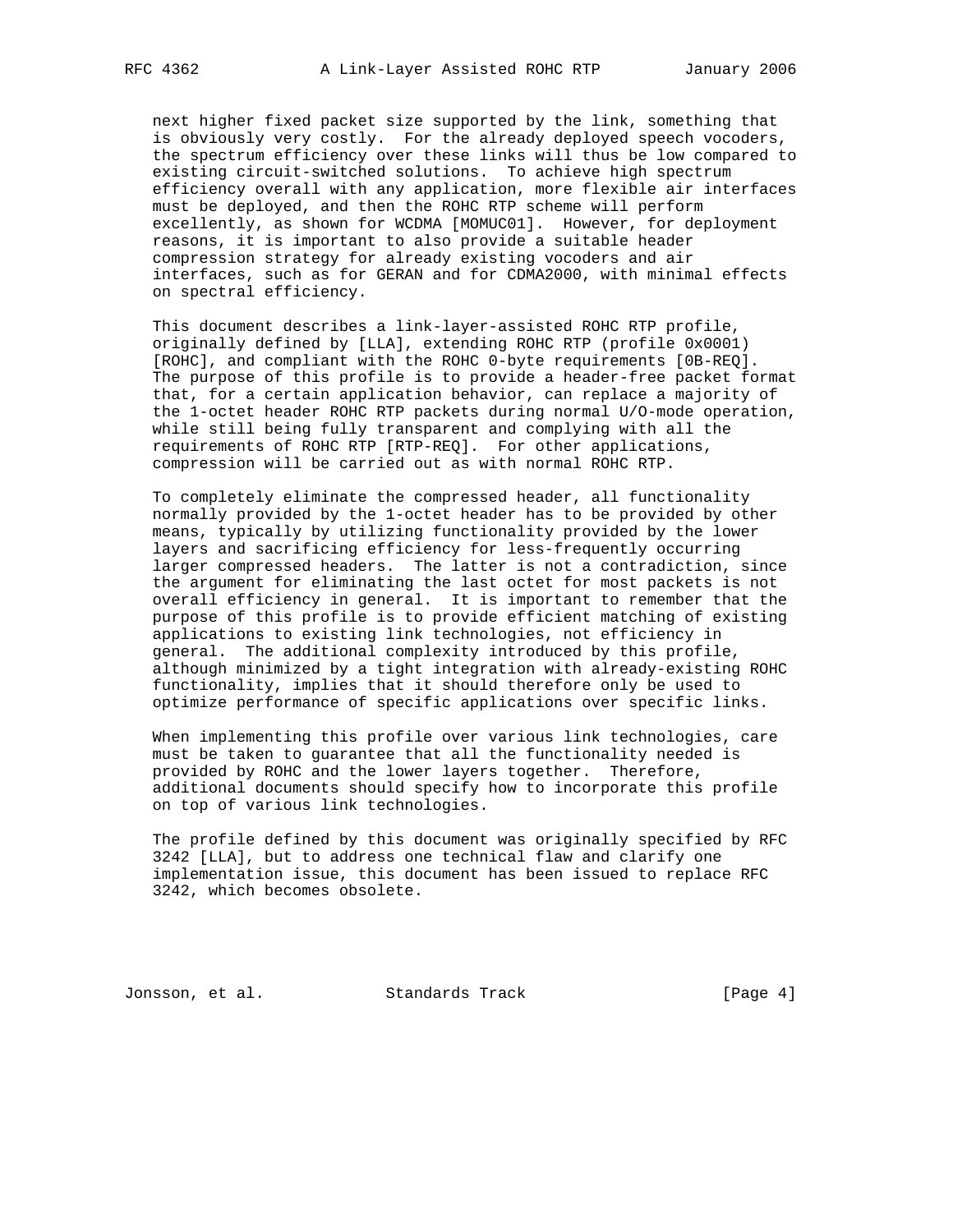# 1.1. Differences from RFC 3242

 This section briefly summarizes the differences of this document from RFC 3242. Acronyms and terminology can be found in Section 2.

 The format of the CSP packet, as defined in [LLA], was identified as non-interoperable when carrying a RHP header with a 3-bit or 7-bit CRC. This problem occurs because the payload has been dropped by the compressor, and the decompressor is supposed to use the payload length to infer certain fields in the uncompressed header. These fields are the IPv4 total length, the IPv6 payload length, the UDP length, and the IPv4 header checksum field (all INFERRED fields in [ROHC]). To correct this flaw, the CSP packet must carry information about the payload length of the RHP packet. Therefore, the length of the RTP payload has been included in the CSP packet.

 This document also clarifies an unclear referencing in RFC 3242, where Section 4.1.3 of [LLA] states that upon CRC failure, the actions of [ROHC], Section 5.3.2.2.3 MUST be taken. That section specifies that detection of SN wraparound and local repair must be performed, but neither of these steps apply when the failing packet is a CCP. Therefore, upon CRC failure, actions to be taken are the ones specified in Section 5.3.2.2.3, but steps a-d only.

2. Terminology

 The key words "MUST", "MUST NOT", "REQUIRED", "SHALL", "SHALL NOT", "SHOULD", "SHOULD NOT", "RECOMMENDED", "MAY", and "OPTIONAL" in this document are to be interpreted as described in RFC 2119 [RFC2119].

- CCP Context Check Packet
- CRC Cyclic Redundancy Check
- CSP Context Synchronization Packet
- LLA Link Layer Assisted ROHC RTP profile
- NHP No Header Packet
- ROHC RObust Header Compression
- RHP ROHC Header Packet (a non-NHP packet; i.e., RRP, CSP, or CCP)
- RRP ROHC RTP Packet as defined in [ROHC, profile 0x0001]

Assisting layer

 "Assisting layer" refers to any entity implementing the interface to ROHC (Section 4.2). It may, for example, refer to a sub-layer used to adapt the ROHC implementation and the physical link layer. This layer is assumed to have knowledge of the physical layer synchronization.

Jonsson, et al. Standards Track [Page 5]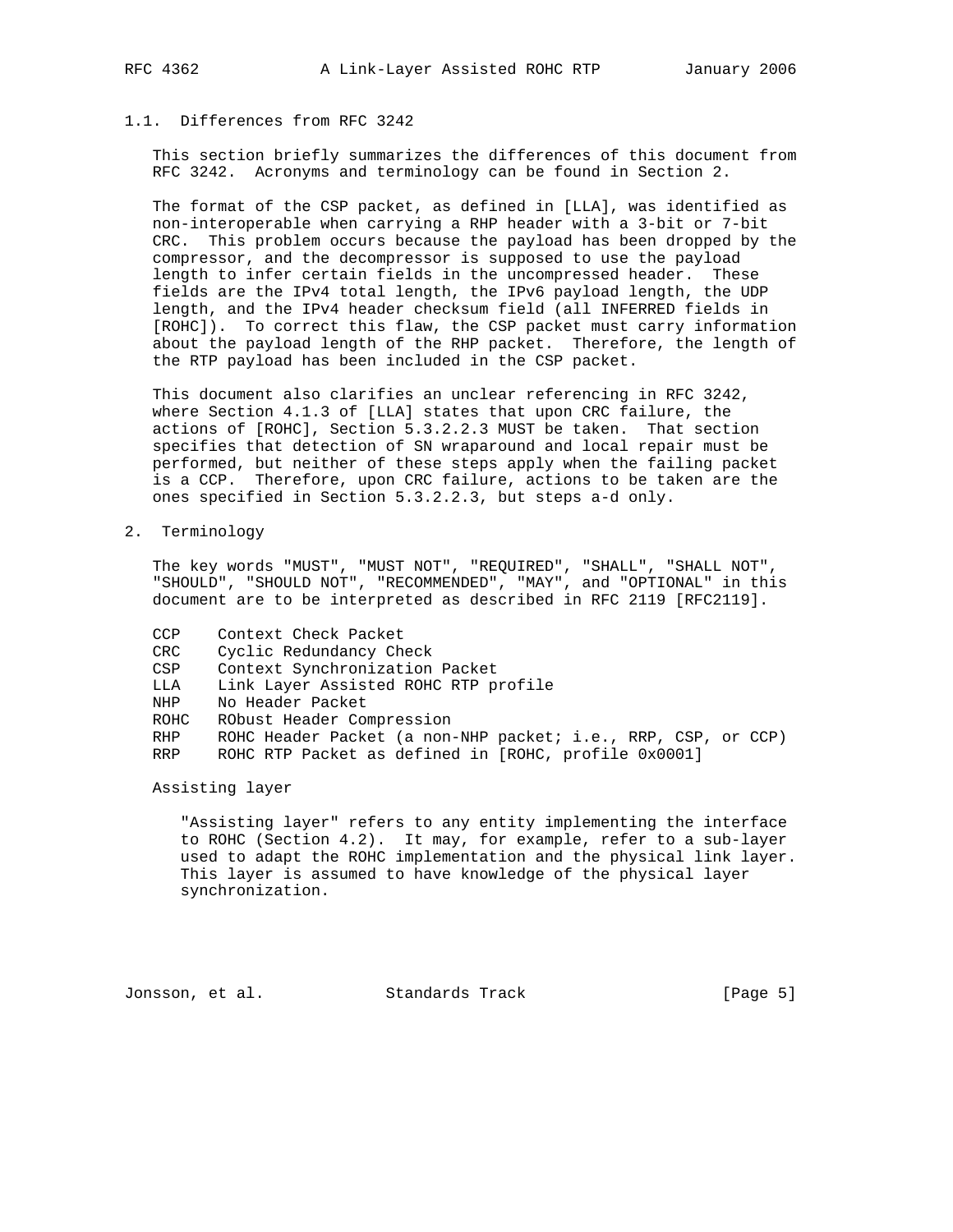Compressing side

 "Compressing side" refers to the combination of the header compressor, operating with the LLA profile, and its associated assisting layer.

Lower layers

 "Lower layers", in this document, refers to entities located below ROHC in the protocol stack, including the assisting layer.

ROHC RTP

"ROHC RTP" refers to the IP/UDP/RTP profile as defined in [ROHC].

3. Overview of the Link-Layer Assisted Profile

 The ROHC IP/UDP/RTP profile defined in [LLA] and updated by this document, profile 0x0005 (hex), is designed to be used over channels that have been optimized for specific payload sizes and that therefore cannot efficiently accommodate header information when transmitted together with payloads corresponding to these optimal sizes.

 The LLA profile extends, and thus also inherits all functionality from, the ROCH RTP profile by defining some additional functionality and an interface from the ROHC component towards an assisting lower layer.

| The LLA<br>profile | ROHC RTP,<br>Profile #1 | LLA Additions |
|--------------------|-------------------------|---------------|

 By imposing additional requirements on the lower layers compared to [ROHC], it is possible to infer the information needed to maintain robust and transparent header compression, even though the headers are completely eliminated during most of the operation time.

 Basically, this profile replaces the smallest and most frequent ROHC U/O-mode headers with a no-header format, for which the header functionality must be provided by other means.

Jonsson, et al. Standards Track (Page 6)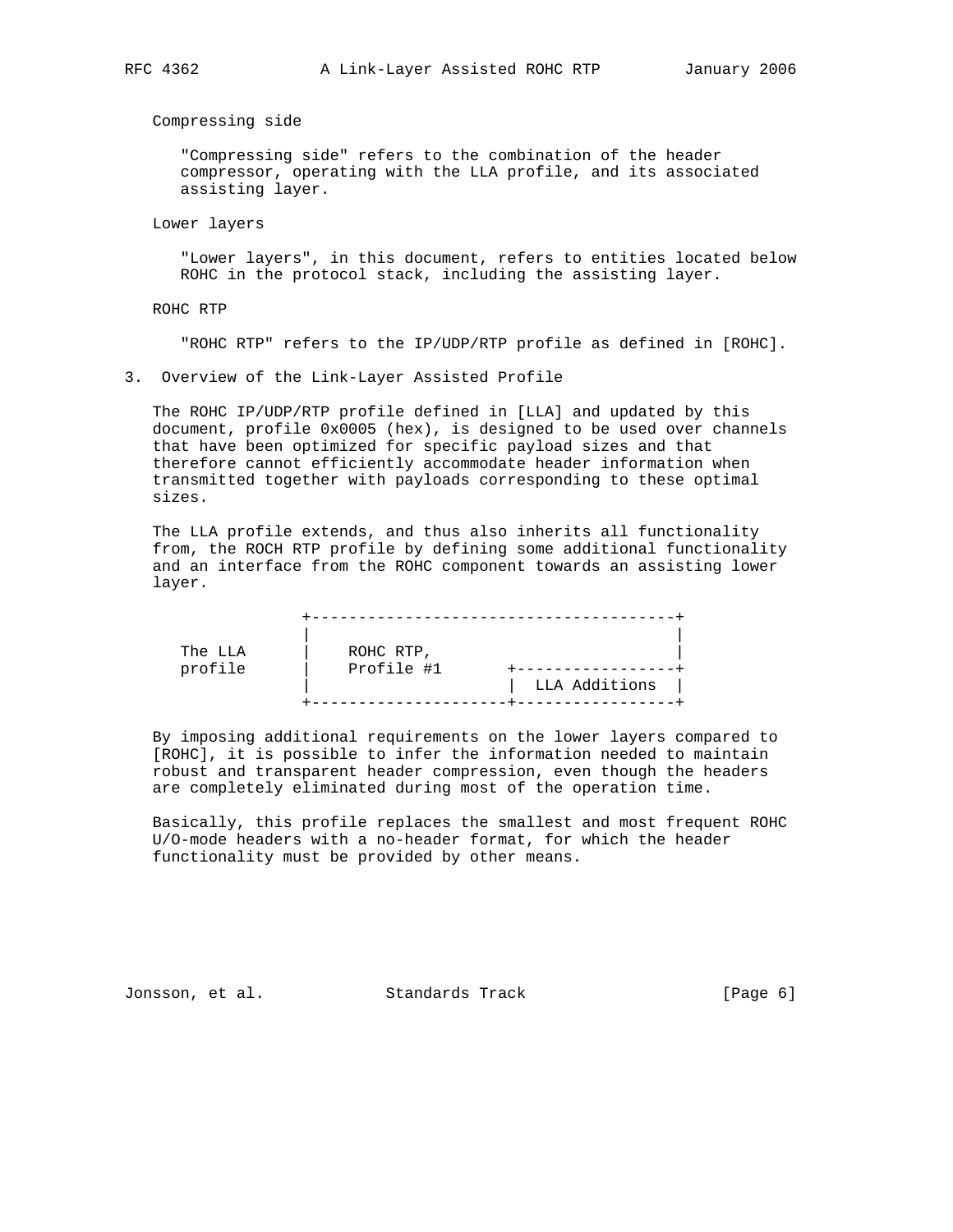| Smallest header in<br>ROHC RTP (profile #1) | Smallest header in<br>LLA (profile #5)                |
|---------------------------------------------|-------------------------------------------------------|
| +--+--+--+--+--+--+--+--+<br>1 octet        | $++$<br>    No Header                                 |
| +--+--+--+--+--+--+--+--+                   | $++$                                                  |
| ---------------->                           | Header field functionality<br>provided by other means |

 The fields present in the ROHC RTP headers for U/O-mode PT0 are the packet type identifier, the sequence number, and the CRC. The subsequent sections elaborate more on how the functionality of these fields is replaced for NHP.

## 3.1. Providing Packet Type Identification

 All ROHC headers carry a packet type identifier, indicating to the decompressor how the header should be interpreted. This is a function that must be provided by some means in 0-byte header compression. It will be possible to distinguish ROHC RTP packets with compressed headers thanks to the packet type identifier, but a mechanism is needed to separate packets with a header from packets without a header. This function MUST therefore be provided by the assisting layer in one way or another.

#### 3.2. Replacing the Sequence Number

 From the sending application, the RTP sequence number is increased by one for each packet sent. The purpose of the sequence number is to cope with packet reordering and packet loss. If reordering or loss has occurred before the transmission point, the compressing side, if needed, can easily avoid problems by not allowing the use of a header-free packet.

 However, at the transmission point, loss or reordering that may occur over the link can not be anticipated and covered for. Therefore, for NHP, the assisting layer MUST guarantee in-order delivery over the link (already assumed by [ROHC]), and at the receiving side, it MUST provide an indication for each packet loss over the link. This is basically the same principle as that which the VJ header compression [VJHC] relies on.

 Note that guaranteeing in-order delivery and packet loss indication over the link not only makes it possible to infer the sequence number information, but also supersedes the main function of the CRC, which normally takes care of errors due to link losses and bit errors in the compressed sequence number.

Jonsson, et al. Standards Track [Page 7]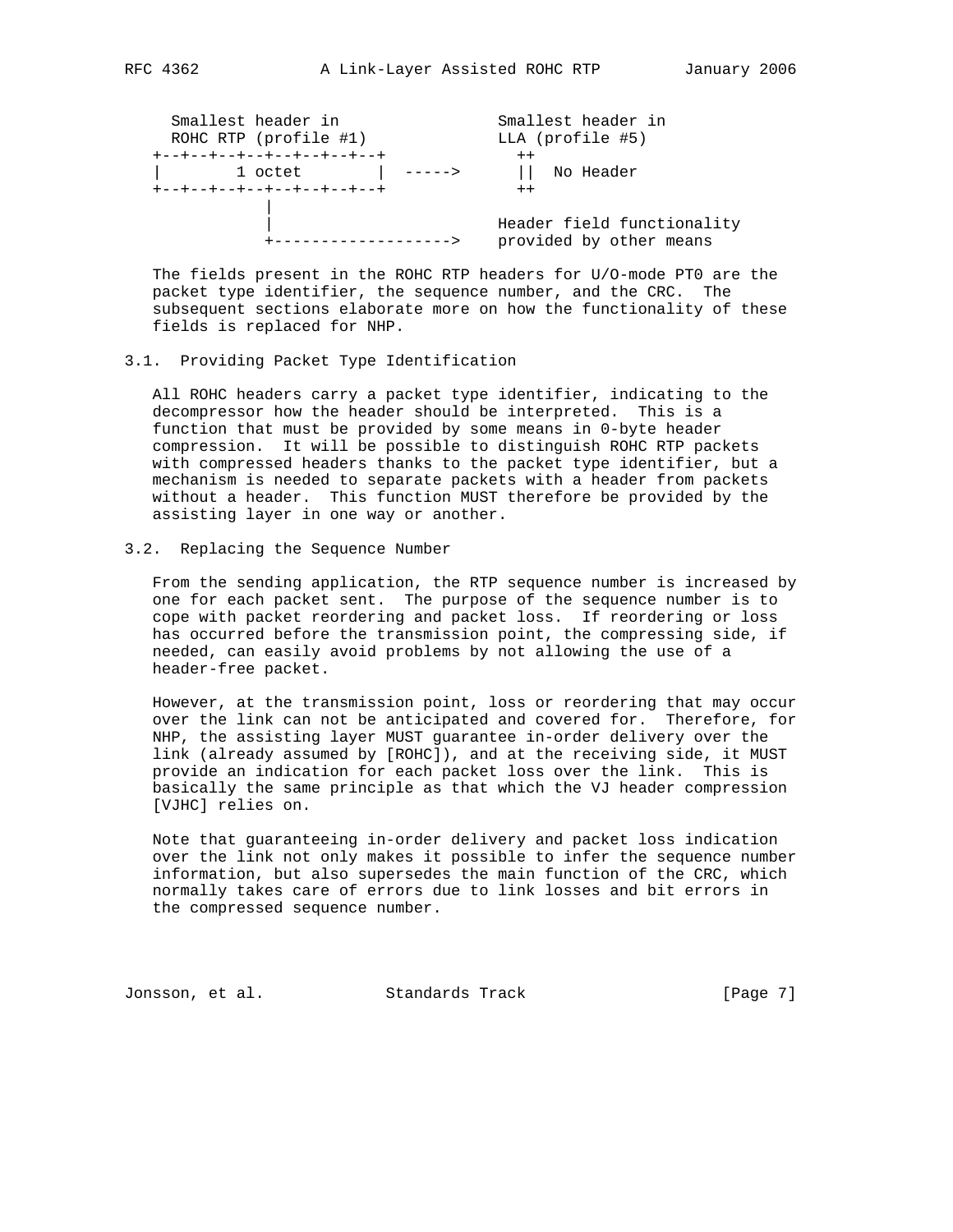### 3.3. CRC Replacement

 All context-updating RRP packets carry a CRC calculated over the uncompressed header. The CRC is used by the decompressor to verify that the updated context is correct. This verification serves three purposes in U/O-mode:

- 1) Detection of longer losses than can be covered by the sequence number LSBs.
- 2) Protection against failures caused by residual bit errors in compressed headers.
- 3) Protection against faulty implementations and other causes of error.

 Since this profile defines an NHP packet without this CRC, care must be taken to fulfill these purposes by other means when an NHP is used as a replacement for a context-updating packet. Detection of long losses (1) is already covered, since the assisting layer MUST provide an indication of all packet losses. Furthermore, the NHP packet has one important advantage over RHP packets in that residual bit errors (2) cannot damage a header that is not even sent.

 It is thus reasonable to assume that compression and decompression transparency can be assured with high confidence, even without a CRC in header-free packets. However, to provide additional protection against damage propagation due to undetected residual bit errors in context-updating packets (2) or other unexpected errors (3), periodic context verifications SHOULD be performed (see Section 4.6).

3.4. Applicability of This Profile

 The LLA profile can be used with any link technology capable of providing the required functionality described in previous sections. Thus, whether LLA or ROHC RTP should be implemented depends on the characteristics of the link itself. For most RTP packet streams, LLA will work exactly as ROHC RTP, and it will have a higher compression efficiency for packet streams with certain characteristics. LLA will never have a lower compression efficiency than ROHC RTP.

 Note as well that LLA, like all other ROHC profiles, is fully transparent to any packet stream reaching the compressor. LLA does not make any assumptions about the packet stream but will perform optimally for packet streams with certain characteristics, e.g., synchronized streams exactly timed with the assisting link over which the LLA profile is implemented.

Jonsson, et al. Standards Track [Page 8]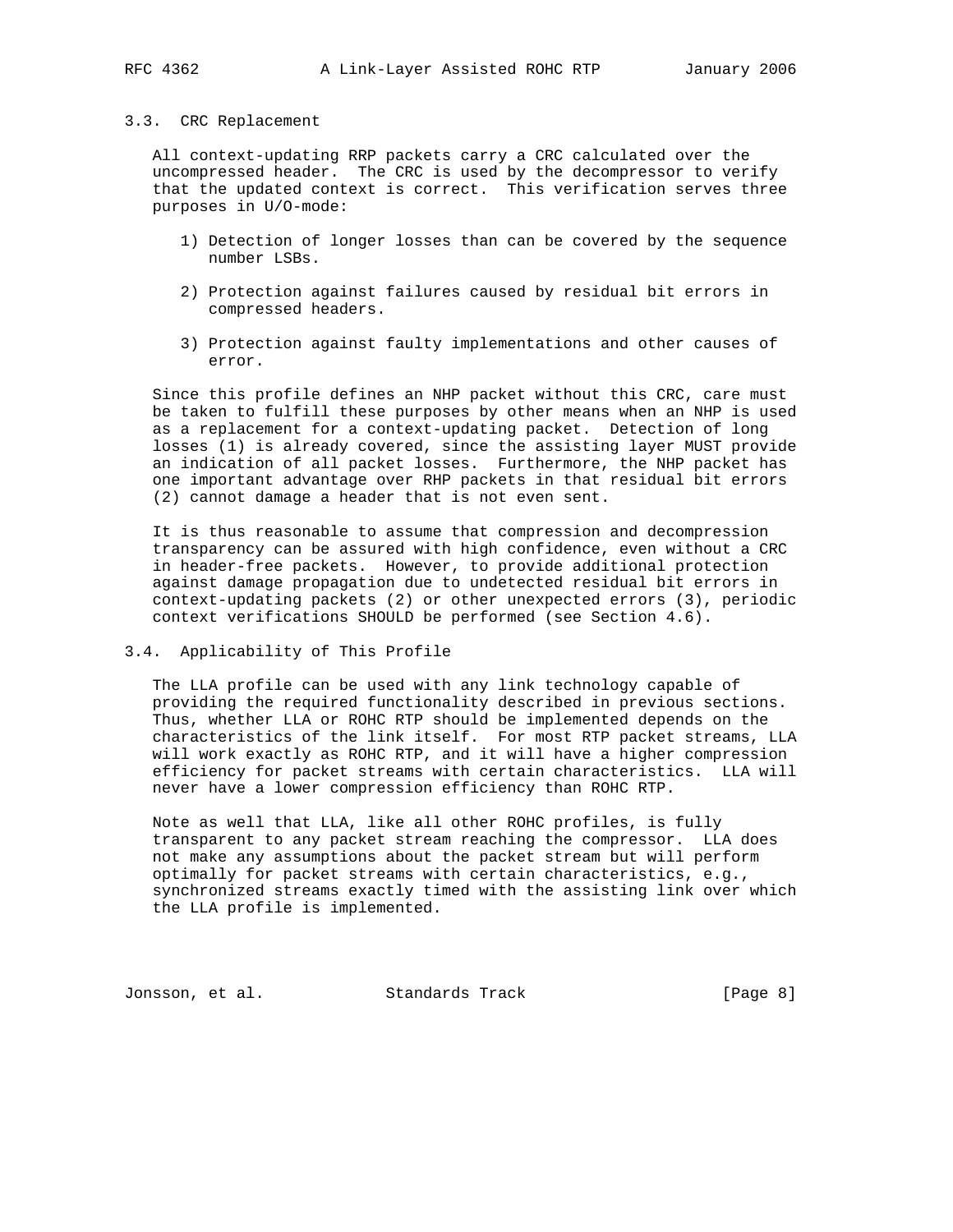The LLA profile is obviously not applicable if the UDP checksum (2 bytes) is enabled, which is always the case for IPv6/UDP. For IPv4/UDP, the sender may choose to disable the UDP checksum.

- 4. Additions and Exceptions Compared to ROHC RTP
- 4.1. Additional Packet Types

 The LLA profile defines three new packet types to be used in addition to the RRP packet types defined by [ROHC]. The following sections describe these packet types and their purpose in detail.

4.1.1. No-Header Packet (NHP)

 A No-Header Packet (NHP) is a packet that consists only of the payload of the original packet. The NHP MAY be used when only the sequence information needs to be conveyed to the decompressor. In other words, the NHP can be used when all header fields are either unchanged or follow the currently established change pattern. In addition, there are some considerations for the use of the NHP (see sections 4.3, 4.5, and 4.6). An LLA compressor is not allowed to deliver NHP packets when operating in R-mode.

 The assisting layer MAY send the NHP for RTP SN = X only if an NHP was delivered by the LLA compressor AND the assisting layer can guarantee that the decompressor will infer the proper sequencing for this NHP. This guarantee is based on the confidence that the decompressor

- a) has the means to infer proper sequencing for the packet corresponding to SN = X-1, AND
- b) has either received a loss indication or the packet itself for the packet corresponding to  $SN = X-1$ .

 Updating properties: NHP packets update context (RTP Sequence Number).

4.1.2. Context Synchronization Packet (CSP)

 The case where the packet stream overruns the channel bandwidth may lead to discarded data, which may result in decompressor context invalidation. It might therefore be beneficial to send a packet with only the header information and to discard the payload. This would be helpful to maintain synchronization of the decompressor context while efficiently using the available bandwidth.

Jonsson, et al. Standards Track [Page 9]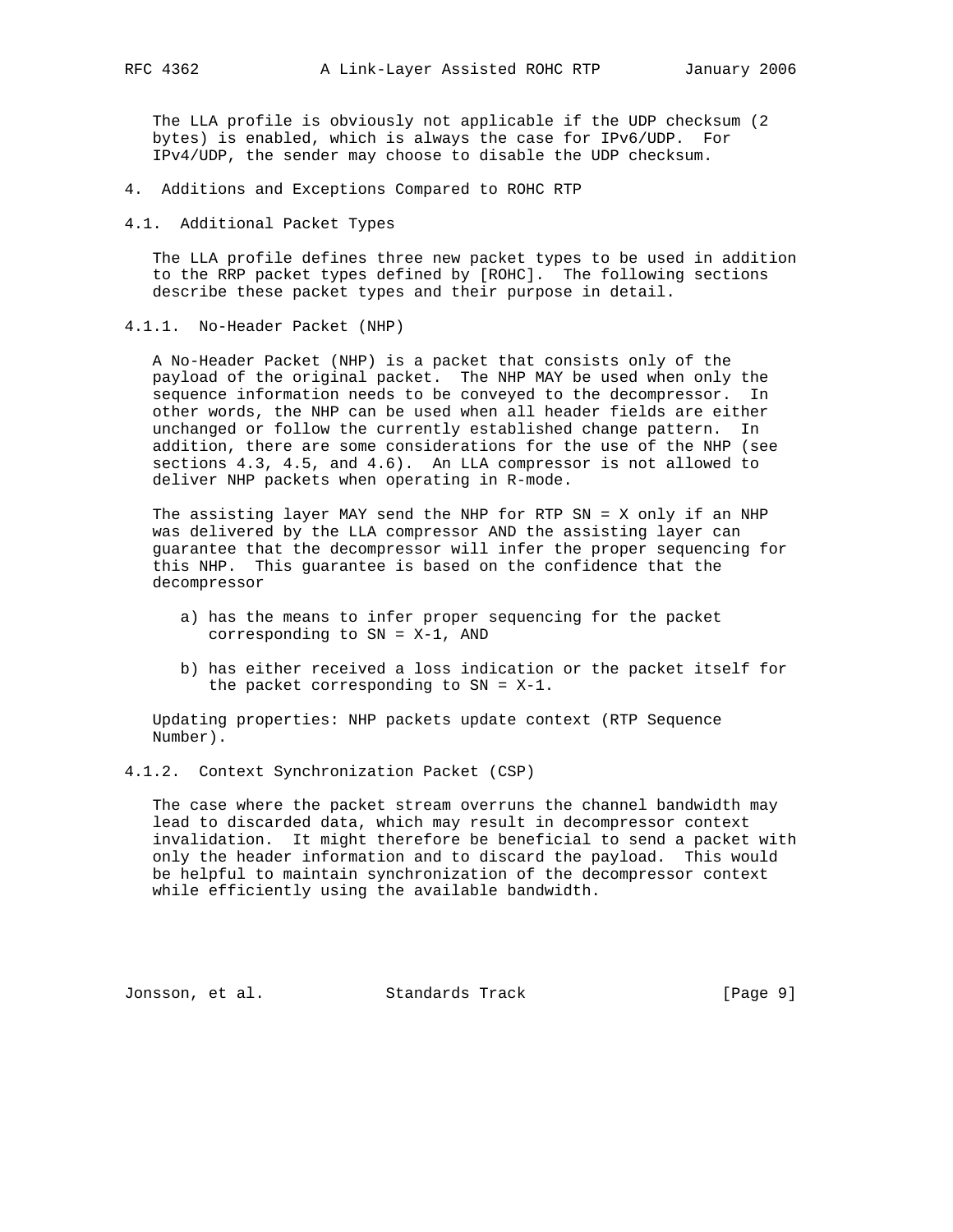This case can be handled with the Context Synchronization Packet (CSP), which has the following format:

 0 1 2 3 4 5 6 7 +---+---+---+---+---+---+---+---+ | 1 1 1 1 1 0 1 0 | Packet type identifier +===+===+===+===+===+===+===+===+ / RTP Payload Length / 2 octets +---+---+---+---+---+---+---+---+ : ROHC header without padding : : see [ROHC, Section 5.7] : +---+---+---+---+---+---+---+---+

 RTP Payload Length: This field is the length of the payload carried inside the RTP header, stored in network byte order. That is, this field will be set by the compressor to (UDP length - size of the UDP header - size of the RTP header including CSRC identifiers).

 Updating properties: CSP maintains the updating properties of the ROHC header it carries.

 The CSP is defined by one of the unused packet type identifiers from ROHC RTP, carried in the one-octet base header. As for any ROHC packet, except the NHP, the packet may begin with ROHC padding and/or feedback. It may also carry context identification after the packet type identifier. It is possible to have two CID fields present, one after the packet type ID and one within the encapsulated ROHC header. If a decompressor receives a CSP with two non-equal CID values included, the packet MUST be discarded. ROHC segmentation may also be applied to the CSP.

 In the CSP packet, the payload has been dropped by the compressor. However, the decompressor is supposed to use the payload length to infer certain fields in the uncompressed header (the IPv4 total length, the IPv6 payload length, the UDP length, and the IPv4 header checksum field). When dropping the payload, the CSP packet needs to contain information about the payload length carried in the RHP packet. Therefore, the length of the RTP payload is carried in the CSP packet. When the decompressor receives a CSP packet, it can use the RTP payload length field to calculate the value of fields classified as INFERRED in [ROHC] when attempting to verify a 3- or 7-bit CRC carried in the RHP header enclosed in the CSP.

 Note that when the decompressor has received and processed a CSP, the packet (including any possible data following the CSP encapsulated compressed header) MUST be discarded.

Jonsson, et al. Standards Track [Page 10]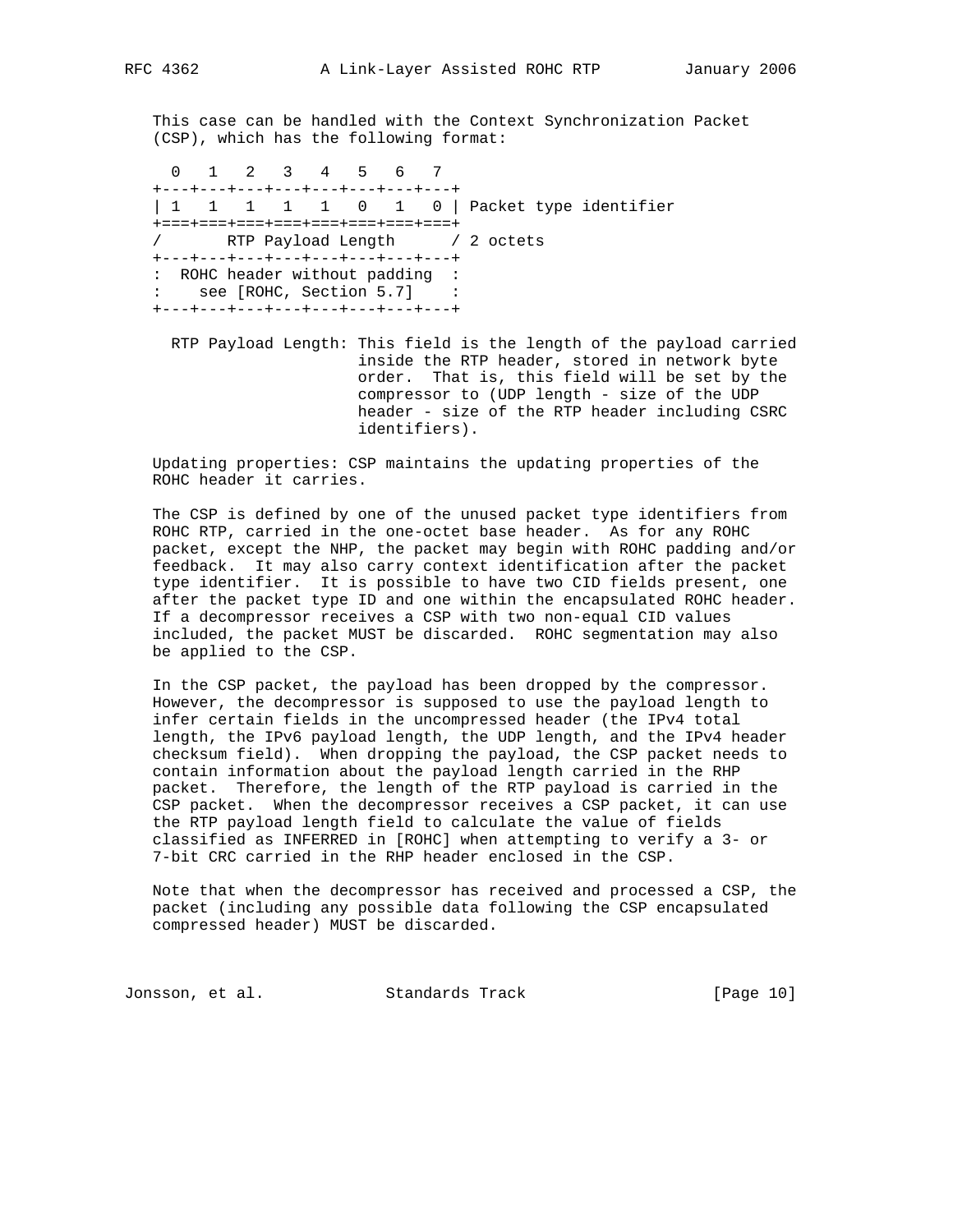4.1.3. Context Check Packet (CCP)

 A Context Check Packet (CCP), which does not carry any payload but only an optional CRC value in addition to the packet type identifier, is defined.

 The purpose of the CCP is to provide a useful packet that MAY be sent by a synchronized physical link layer in the case where data must be sent at fixed intervals, even if no compressed packet is available. Whether the CCP is sent over the link and delivered to the decompressor is decided by the assisting layer. The CCP has the following format:

 0 1 2 3 4 5 6 7 +---+---+---+---+---+---+---+---+ | 1 1 1 1 1 0 1 1 | Packet type identifier +===+===+===+===+===+===+===+===+ | C | CRC | +---+---+---+---+---+---+---+---+

 C: C = 0 indicates that the CRC field is not used. C = 1 indicates that a valid CRC is present.

Updating properties: CCP packets do not update context.

 The CCP is defined by one of the unused packet type identifiers from ROHC RTP, carried in the first octet of the base header. The first bit of the second octet, the C bit, indicates whether the CRC field is used. If C=1, the CRC field MUST be set to the 7-bit CRC calculated over the original uncompressed header defined in [ROHC, Section 5.9.2]. As for any ROHC packet, except NHP, the packet MAY begin with ROHC padding and/or carry context identification.

 The use of the CRC field to perform decompressor context verification is optional and is therefore a compressor implementation issue. However, a CCP MUST always be made available to the assisting layer.

 If the assisting layer receives CCPs with the C bit set (C=1) from the compressor, it MUST use the last CCP received if a CCP is to be sent, i.e., the CCP corresponding to the last non-CCP packet sent (NHP, RRP or CSP). An assisting layer MAY use the CCP for other purposes, such as signaling a packet loss before the link.

 The decompressor is REQUIRED to handle a CCP received with the C bit set (C=1), indicating a valid CRC field, and to perform context verification. The received CRC MUST then be applied to the last decompressed packet, unless a packet loss indication was previously received. Upon CRC failure, actions MUST be taken as specified in

Jonsson, et al. Standards Track [Page 11]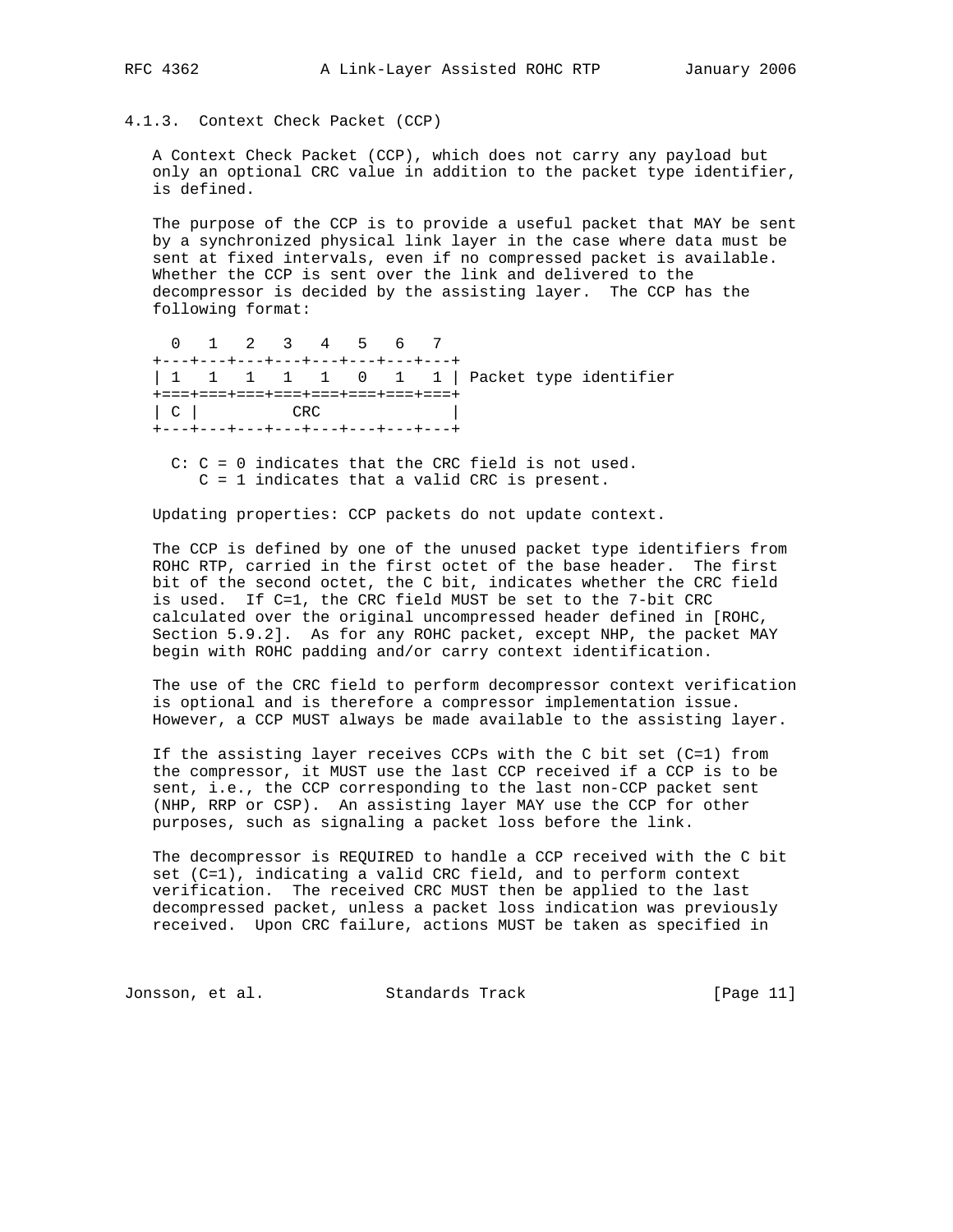[ROHC, Section 5.3.2.2.3, steps a-d only]. A CCP received with C=0 MUST be ignored by the decompressor. The decompressor is not allowed to make any further interpretation of the CCP.

 When using the 7-bit CRC in the CCP packet to verify the context, the decompressor needs to have access to the entire uncompressed header of the latest packet decompressed. Some implementations of [ROHC] might not save the values of INFERRED fields. An implementation of ROHC LLA MUST save these fields in the decompressor context to be able to successfully verify CCP packets.

 The use of CCP by an assisting layer is optional and depends on the characteristics of the actual link. Whether it is used MUST therefore be specified in link-layer implementation specifications for this profile.

## 4.2. Interfaces Towards the Assisting Layer

 This profile relies on the lower layers to provide the necessary functionality to allow NHP packets to be sent. This interaction between LLA and the assisting layer is defined as interfaces between the LLA compressor/decompressor and the LLA applicable link technology.



 The figure above shows the various levels, as defined in [ROHC] and this document, constituting a complete implementation of the LLA profile. The figure also underlines the need for additional documents to specify how to implement these interfaces for a link technology for which this profile is relevant.

 This section defines the information to be exchanged between the LLA compressor and the assisting layer for this profile to operate

Jonsson, et al. Standards Track [Page 12]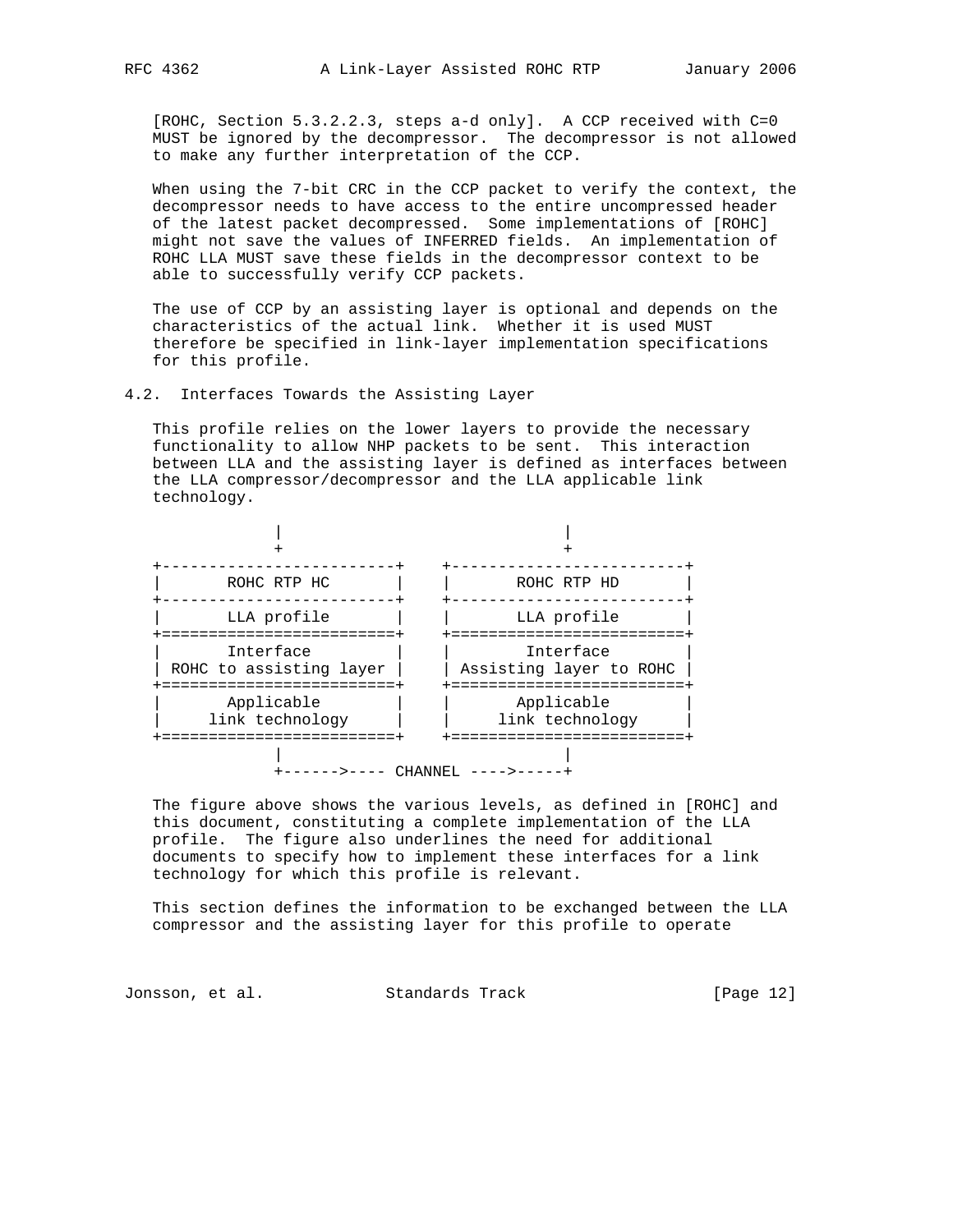properly. While it does define semantics, it does not specify how these interfaces are to be implemented.

4.2.1. Interface, Compressor to Assisting Layer

 This section defines the interface semantics between the compressor and the assisting layer, providing rules for packet delivery from the compressor.

 The interface defines the following parameters: RRP, RRP segmentation flag, CSP, CSP segmentation flag, NHP, and RTP Sequence Number. All parameters, except the NHP, MUST always be delivered to the assisting layer. This leads to two possible delivery scenarios:

 a. RRP, CSP, CCP, NHP, and RTP Sequence Number are delivered, along with the corresponding segmentation flags, set accordingly.

 This corresponds to the case when the compressor allows sending of an NHP packet, with or without segmentation applied to the corresponding RRP/CSP packets.

 Recall that delivery of an NHP packet occurs when the ROHC RTP compressor would have used a ROHC UO-0.

 b. RRP, CSP, CCP, and RTP Sequence Number are delivered, along with the corresponding segmentation flags, set accordingly.

 This corresponds to the case when the compressor does not allow sending of an NHP packet. Segmentation might be applied to the corresponding RRP and CSP packets.

 Segmentation may be applied independently to an RRP or a CSP packet if its size exceeds the largest value provided in the PREFERRED PACKET\_SIZES list and if the LARGE\_PACKET\_ALLOWED parameter is set to false. The segmentation flags are explicitly stated in the interface definition to emphasize that the RRP and the CSP may be delivered by the compressor as segmented packets.

 The RTP SN MUST be delivered for each packet by the compressor to allow the assisting layer to maintain the necessary sequencing information.

4.2.2. Interface, Assisting Layer to Decompressor

 Here the interface semantics between the assisting layer and the decompressor are defined, providing simple rules for the delivery of received packets to the decompressor. The decompressor needs a way

Jonsson, et al. Standards Track [Page 13]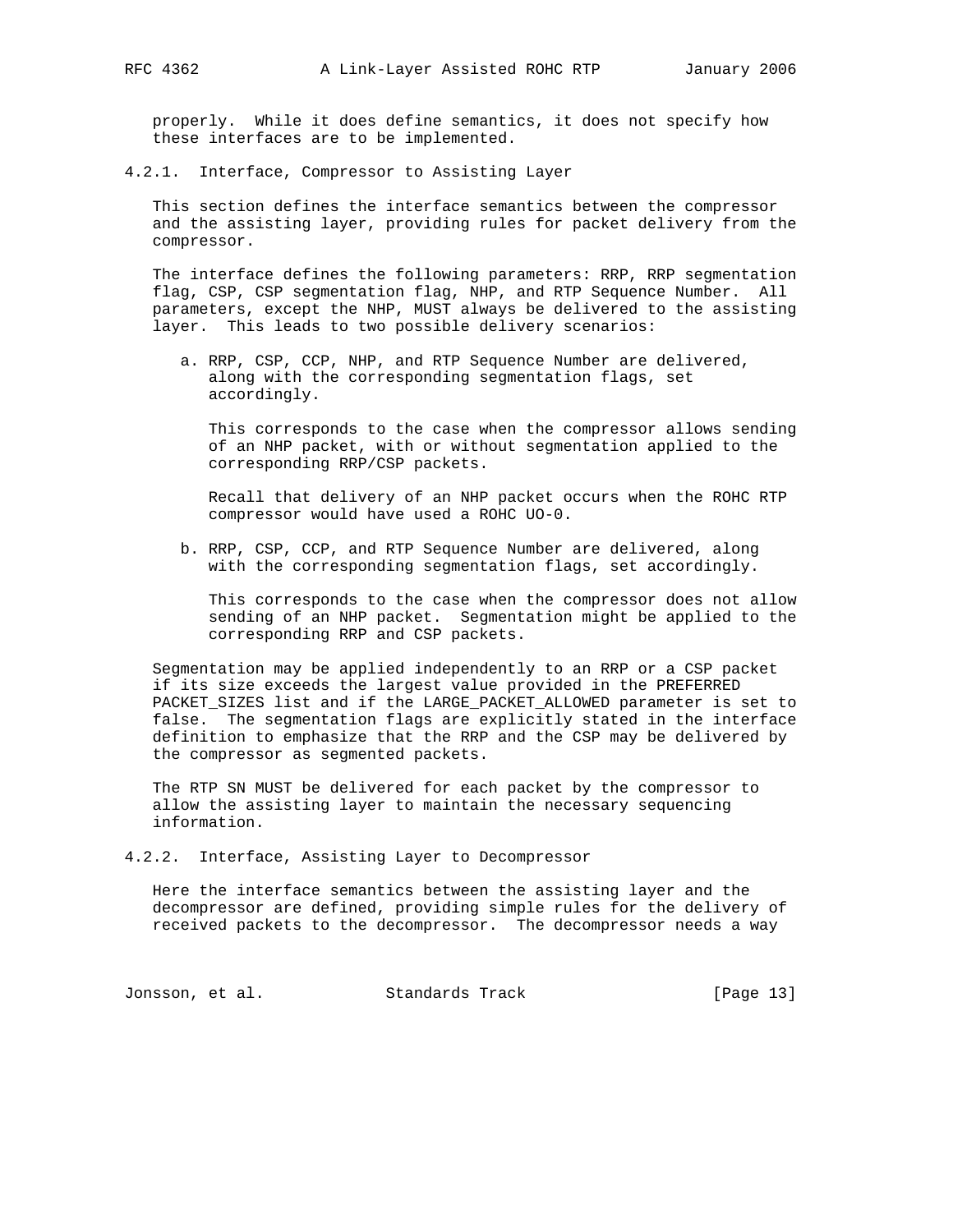to distinguish NHP packets from RHP packets. Also, when receiving packets without a header, the decompressor needs a way to infer the sequencing information to keep synchronization between the received payload and the sequence information of the decompressed headers. To achieve this, the decompressor MUST receive the following from the assisting layer:

- an indication for each packet loss over the link between the compressing and decompressing sides for CID=0.
- the received packet together with an indication of whether the packet received is an NHP.

Note that the context is updated from a packet loss indication.

4.3. Optimistic Approach Agreement

 ROHC defines an optimistic approach for updates to reduce the header overhead. This approach is fully exploited in the Optimistic and Unidirectional modes of operation. Due to the presence of a CRC in all compressed headers, the optimistic approach is defined as a compressor issue only because the decompressor will always be able to detect an invalid context through the CRC verification.

 However, no CRC is present in the NHP packet defined by the LLA profile. Therefore, the loss of an RHP packet updating the context may not always be detected. To avoid this problem, the compressing and decompressing sides must agree on the principles for the optimistic approach, and the agreed principles MUST be enforced not only by the compressor but also by the transmitting assisting layer. If, for example, three consecutive updates are sent to convey a header field change, the decompressor must know this and invalidate the context if three or more consecutive physical packets are lost. Note that the mechanism used to enforce the optimistic approach must be reinitialized if a new field change needs to be conveyed while the compressing side is already sending packets to convey non-linear context updates.

 An LLA decompressor MUST use the optimistic approach knowledge to detect possible context loss events. If context loss is suspected, it MUST invalidate the context and not forward any packets before the context has been synchronized.

 It is REQUIRED that all documents describing how the LLA profile is implemented over a certain link technology define how the optimistic approach is agreed to between the compressing side and the decompressing side. It could be handled with a fixed principle, with

Jonsson, et al. Standards Track [Page 14]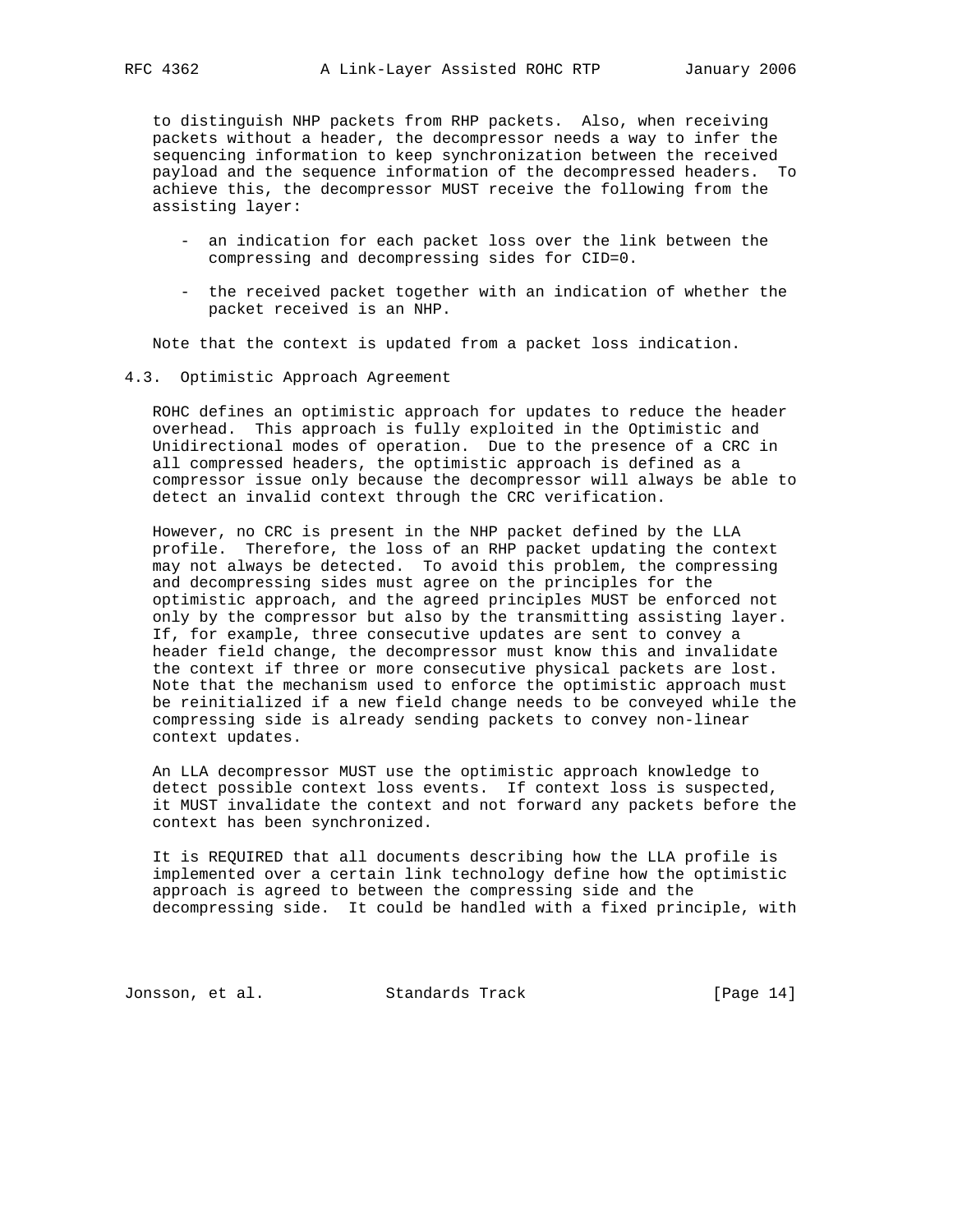negotiation at startup, or by other means, but the method must be unambiguously defined.

4.4. Fast Context Initialization, IR Redefinition

 As initial IR packets might overrun the channel bandwidth and significantly delay decompressor context establishment, it might be beneficial to initially discard the payload. This allows state transitions and higher compression efficiency to be achieved with minimal delay.

 To serve this purpose, the D-bit from the basic structure of the ROHC RTP IR packet [ROHC, Section 5.7.7.1] is redefined for the LLA profile. For D=0 (no dynamic chain), the meaning of the D-bit is extended to indicate that the payload has been discarded when assembling the IR packet. All other fields keep their meanings as defined for ROHC RTP.

The resulting structure, using small CIDs and CID=0, becomes:

 0 1 2 3 4 5 6 7 +---+---+---+---+---+---+---+---+ | 1 | 1 | 1 | 1 | 1 | 1 | 0 | D | +---+---+---+---+---+---+---+---+ | Profile | 1 octet +---+---+---+---+---+---+---+---+ | CRC | 1 octet +---+---+---+---+---+---+---+---+ | Static | variable length | chain | - - - - - - - - - - - - - - - - | Dynamic | not present if D = 0 | chain | present if D = 1, variable length - - - - - - - - - - - - - - - - | Payload | not present if D = 0 | | present if D = 1, variable length - - - - - - - - - - - - - - - -

 $D: D = 0$  indicates that the dynamic chain is not present and that the payload has been discarded.

 After an IR packet with D=0 has been processed by the decompressor, the packet MUST be discarded.

Jonsson, et al. Standards Track [Page 15]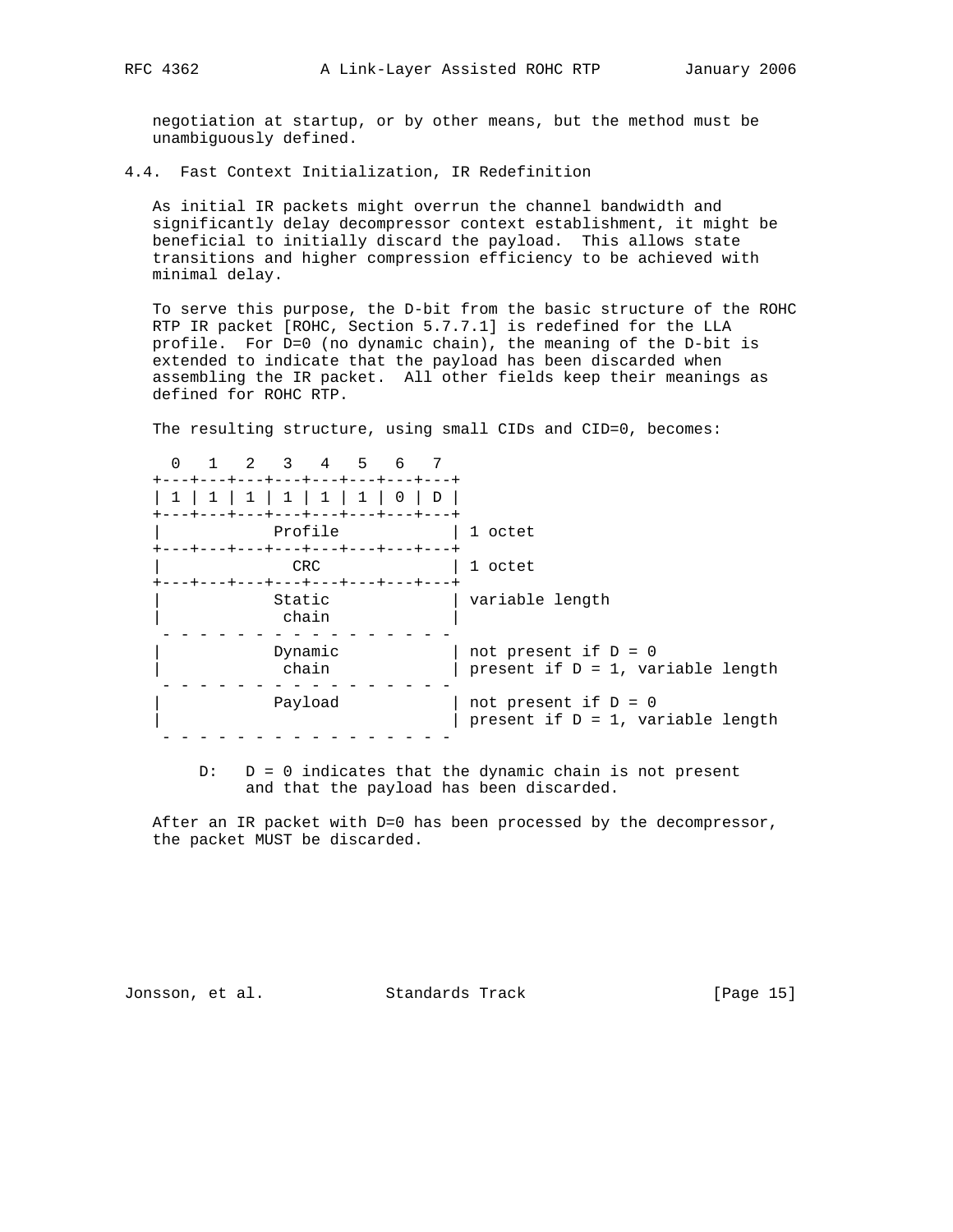# 4.5. Feedback Option, CV-REQUEST

 The CV-REQUEST option MAY be used by the decompressor to request an RRP or CSP for context verification. This option should be used if only NHPs have been received for a long time and the context therefore has not been verified recently.

 +---+---+---+---+---+---+---+---+ | Opt Type = 8 | Opt Len = 0 | +---+---+---+---+---+---+---+---+

 If the compressor receives a feedback packet with this option, the next packet compressed SHOULD NOT be delivered to the assisting layer as an NHP.

# 4.6. Periodic Context Verification

 As described in Section 3.3, transparency is expected to be guaranteed by the functionality provided by the lower layers. This ROHC profile would therefore be at least as reliable as the older header compression schemes [VJHC, IPHC, CRTP], which do not make use of a header compression CRC. However, since ROHC RTP normally is extremely safe to use from a transparency point of view, it would be desirable to be able to achieve this with LLA also.

 To provide an additional guarantee for transparency and also catch unexpected errors, such as errors due to faulty implementations, it is RECOMMENDED that context updating packets be sent periodically, even when the compressor logic allows NHP packets to be used.

# 4.7. Use of Context Identifier

 Since an NHP cannot carry a context identifier (CID), there is a restriction on how this profile may be used, related to context identification. Independent of which CID size has been negotiated, NHP packets can only be used for CID=0. If the decompressor receives an NHP packet, it can only belong to CID=0.

 Note that if multiple packet streams are handled by a compressor operating using LLA, the assisting layer must, in case of physical packet loss, be able to tell for which CID the loss occurred, or at least it MUST be able to tell if packets with CID=0 (packet stream with NHPs) have been lost.

Jonsson, et al. Standards Track [Page 16]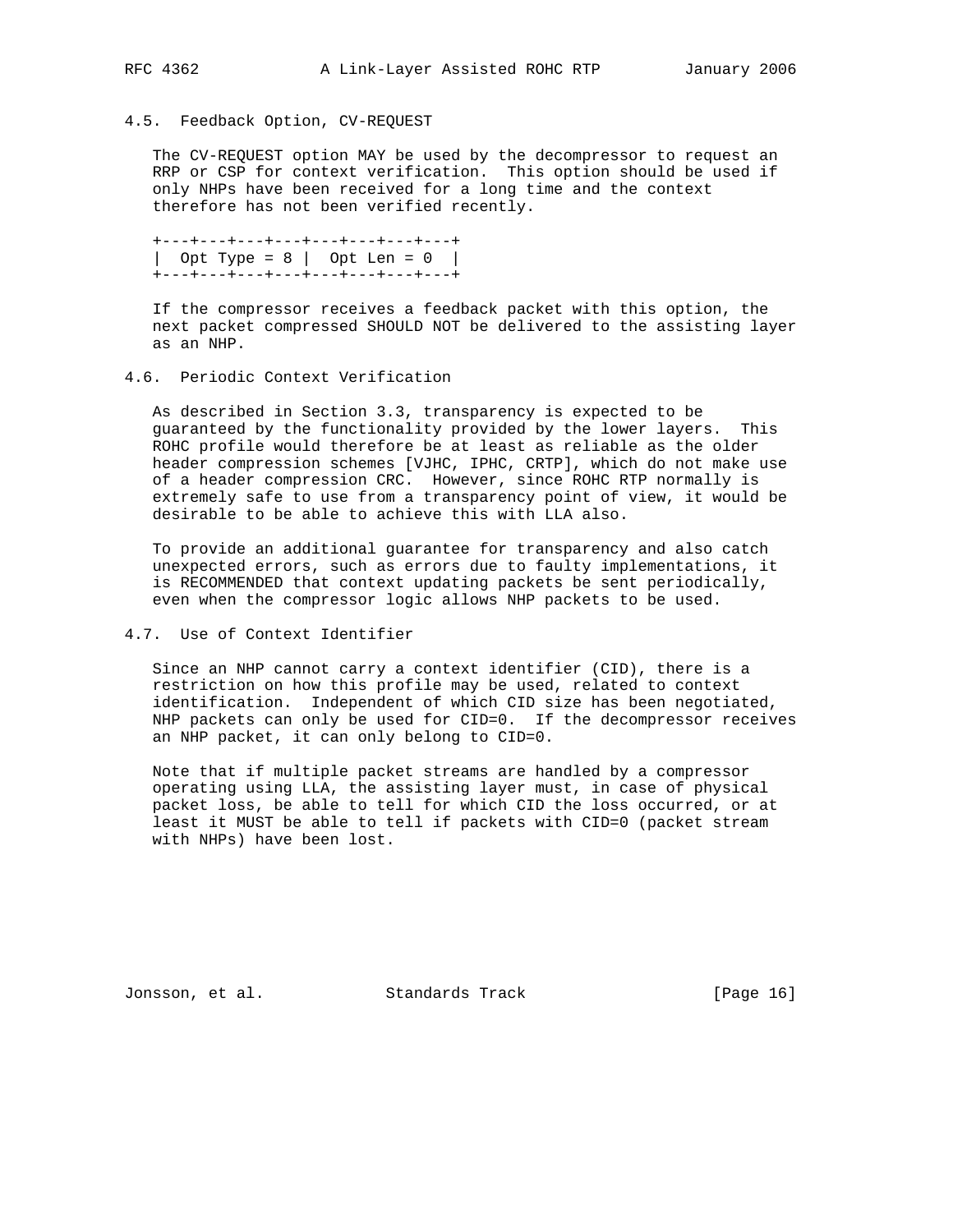5. Implementation Issues

 This document specifies mechanisms for the protocol and leaves details on the use of these mechanisms to the implementers. The present section aims to provide guidelines, ideas, and suggestions for implementation of LLA.

5.1. Implementation Parameters and Signals

 As described in [ROHC, Section 6.3], implementations use parameters to set up configuration information and to stipulate how a ROHC implementation is to operate. The following parameters are additions, useful to LLA, to the parameter set defined for ROHC RTP implementations. Note that if the PREFERRED\_PACKET\_SIZES parameters defined here are used, they obsolete all PACKET\_SIZE and PAYLOAD\_SIZE parameters of ROHC RTP.

5.1.1. Implementation Parameters at the Compressor

ALWAYS\_PAD -- value: boolean

 This parameter may be set by an external entity to specify to the compressor that every RHP packet MUST be padded with ROHC padding of one octet, minimum.

 The assisting layer MUST provide a packet type identification. If no field is available for this purpose from the protocol at the link layer, then a leading sequence may be used to distinguish RHP packets from NHP packets. Although the use of a leading sequence is obviously not efficient, since it sacrifices efficiency for RHP packets, the efficiency loss should be insignificant because the leading sequence applies only to packets with headers in order to favor the use of packets without headers. If a leading sequence is desired for RHP identification, the lower layer MAY use ROHC padding for the leading sequence by setting the ALWAYS\_PAD parameter. Note that in such cases, possible collisions of the padding with the NHP payload must be avoided.

By default, this parameter is set to FALSE.

 PREFERRED\_PACKET\_SIZES -- list of: SIZE -- value: integer (octets) RESTRICTED\_TYPE -- values: [NHP\_ONLY, RHP\_ONLY, NO\_RESTRICTION]

 This parameter set governs which packet sizes are preferred by the assisting layer. If this parameter set is used, all RHP packets MUST be padded to fit the smallest possible preferred size. If the size of the unpadded packet (or, in the case of ALWAYS\_PAD

Jonsson, et al. Standards Track [Page 17]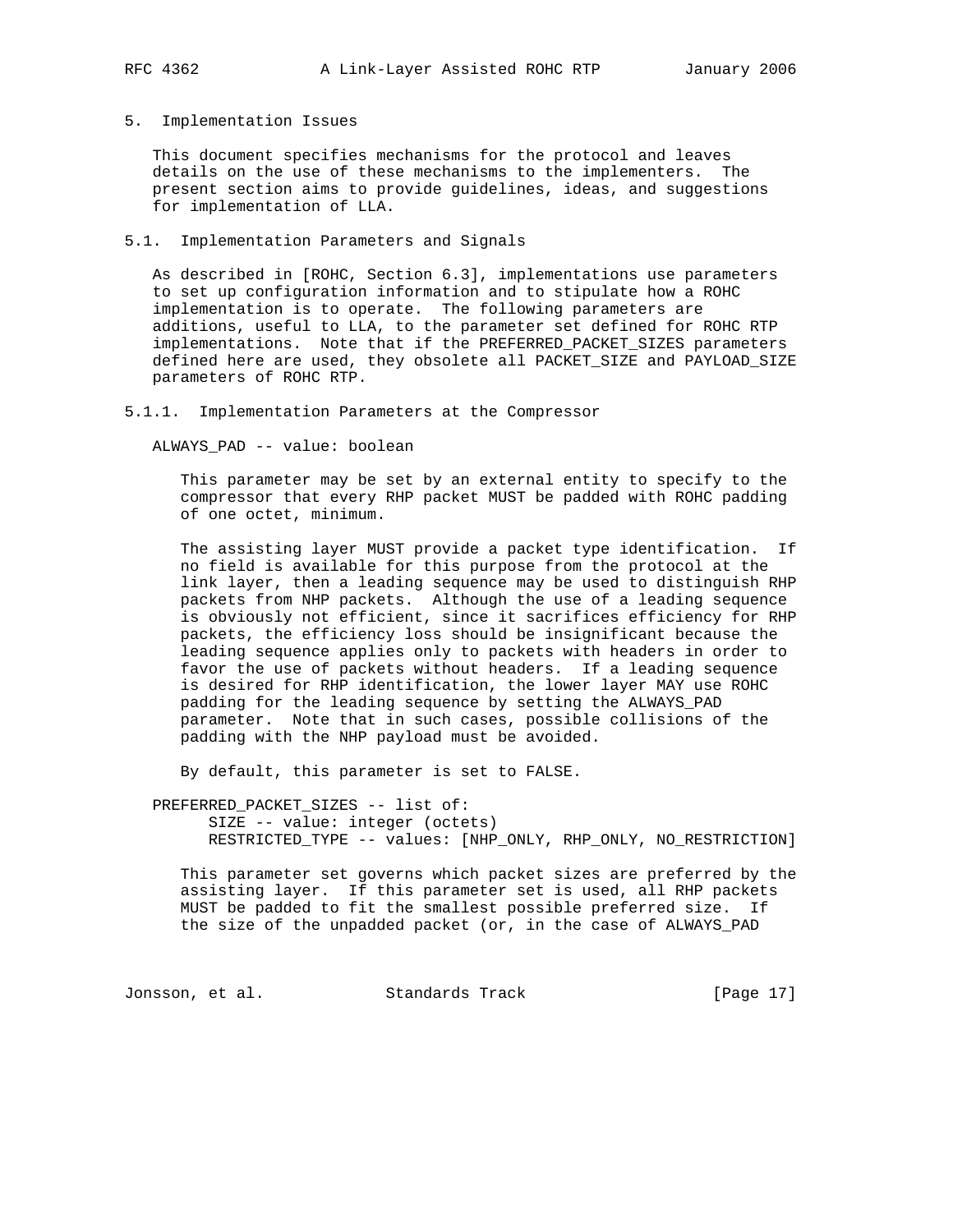being set, the packet with minimal one-octet padding) is larger than the maximal preferred packet size, the compressor has two options. Either it may deliver this larger packet with an arbitrary size, or it may split the packet into several segments using ROHC segmentation and pad each segment to one of the preferred sizes. Which method to use depends on the value of the LARGE\_PACKETS\_ALLOWED parameter below.

 NHP packets can be delivered to the lower layer only if the payload size is part of the preferred packet size set. Furthermore, if RESTRICTED\_TYPE is set to one of NHP\_ONLY or RHP\_ONLY for any of the preferred packet sizes, that size is allowed only for packets of the specified type.

 By default, no preferred packet sizes are specified. When sizes are specified, the default value for RESTRICTED\_TYPE is NO\_RESTRICTION.

LARGE\_PACKETS\_ALLOWED -- value: boolean

 This parameter may be set by an external entity to specify how to handle packets that do not fit any of the preferred packet sizes specified. If it is set to TRUE, the compressor MUST deliver the larger packet as-is and MUST NOT use segmentation. If it is set to FALSE, the ROHC segmentation scheme MUST be used to split the packet into two or more segments, and each segment MUST further be padded to fit one of the preferred packet sizes.

 By default, this parameter is set to TRUE, which means that segmentation is disabled.

VERIFICATION\_PERIOD -- value: integer

 This parameter may be set by an external entity to specify to the compressor the minimum frequency with which a packet validating the context must be sent. This tells the compressor that a packet containing a CRC field MUST be sent at least once every N packets, where N=VERIFICATION\_PERIOD (see Section 4.6).

 By default, this parameter is set to 0, which indicates that periodical verifications are disabled.

Jonsson, et al. Standards Track [Page 18]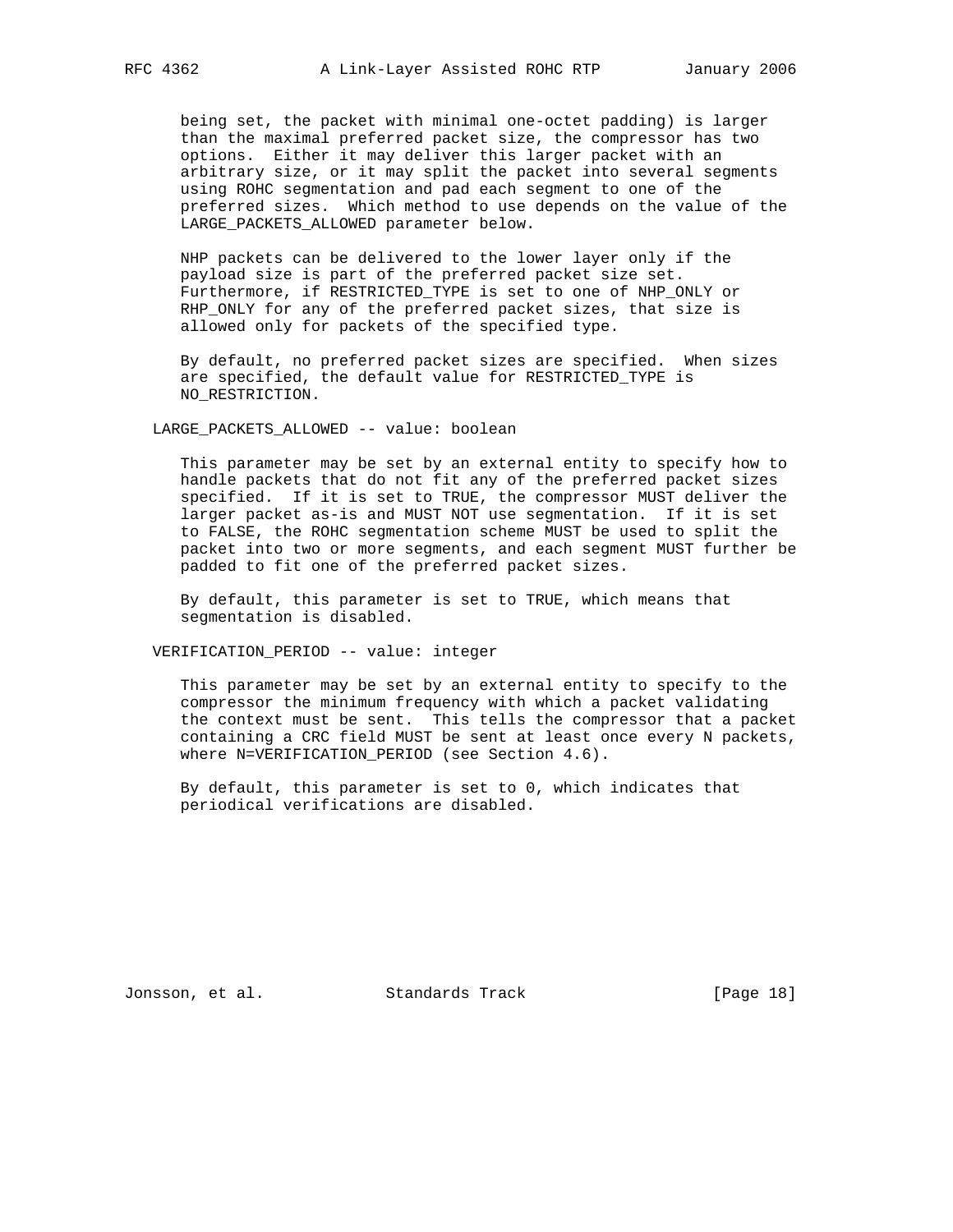# 5.1.2. Implementation Parameters at the Decompressor

NHP\_PACKET -- value: boolean

 This parameter informs the decompressor that the packet being delivered is an NHP packet. The decompressor MUST accept this packet type indicator from the lower layer. An assisting layer MUST set this indicator to true for every NHP packet delivered, and to false for any other packet.

PHYSICAL\_PACKET\_LOSS -- signal

 This signal indicates to the decompressor that a packet has been lost on the link between the compressing and the decompressing sides, due to a physical link error. The signal is given once for each packet that was lost, and a decompressor must increase the sequence number accordingly when this signal is received.

PRE\_LINK\_PACKET\_LOSS -- signal

 This signal tells the decompressor to increase the sequence number due to a gap in the sequencing not related to a physical link error. A receiving assisting layer may, for example, use this signal to indicate to the decompressor that a packet was lost before the compressor, or that a packet was discarded by the transmitting assisting layer.

5.2. Implementation over Various Link Technologies

 This document provides the semantics and requirements of the interface needed from the ROHC compressor and decompressor towards the assisting layer to perform link-layer-assisted header compression.

 However, this document does not provide any link-layer-specific operational information, except for some implementation suggestions. Further details about how this profile is to be implemented over various link technologies must be described in other documents, where specific characteristics of each link layer can be taken into account to provide optimal usage of this profile.

 These specifications MAY use a packet-type bit pattern unused by this profile to implement signaling on the lower layer. The pattern available to lower layer implementations is [11111001].

Jonsson, et al. Standards Track [Page 19]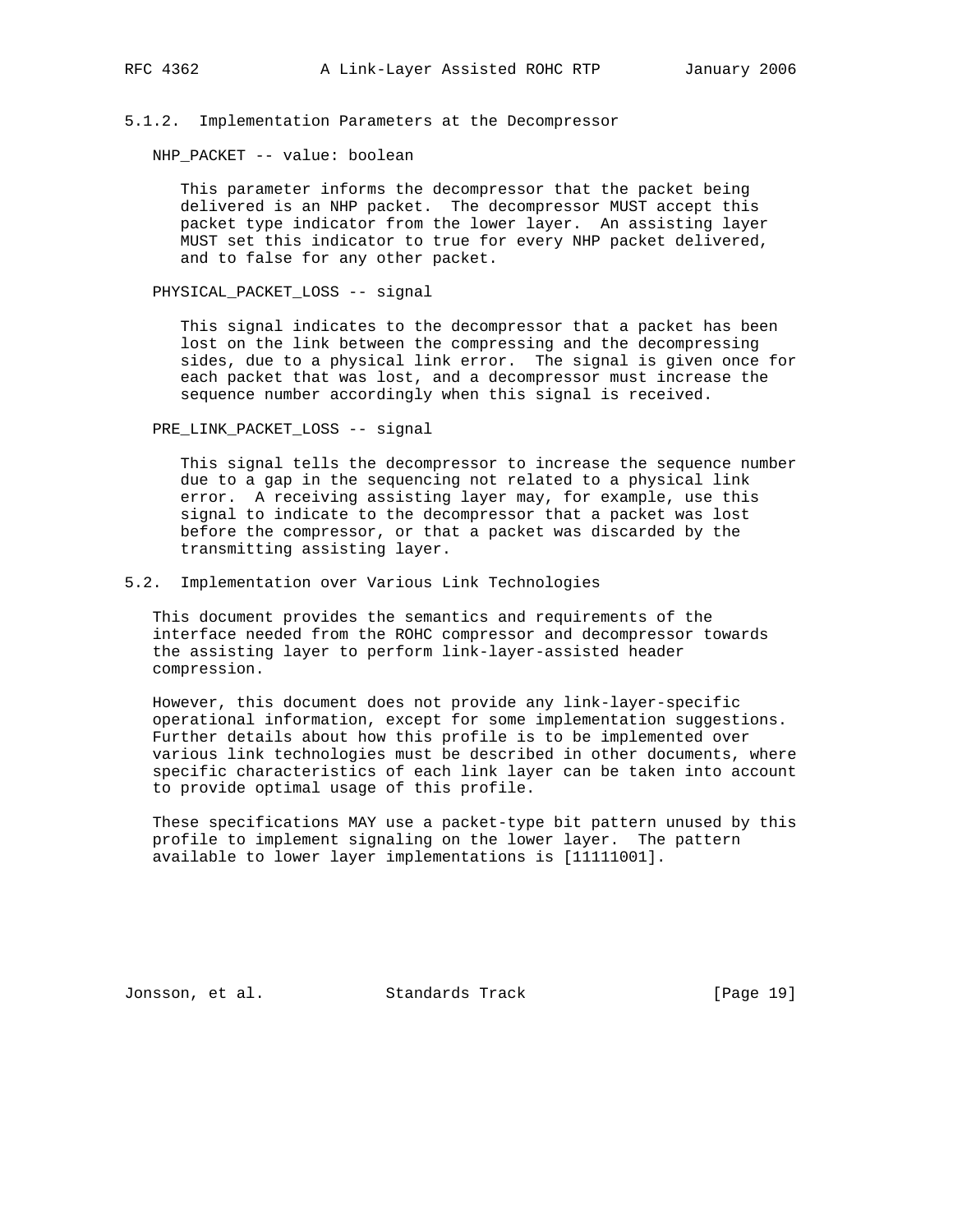# 6. IANA Considerations

 ROHC profile identifier 0x0005 has been reserved by the IANA for the IP/UDP/RTP profile defined in this document.

7. Security Considerations

 The security considerations of ROHC RTP [ROHC, Section 7] apply also to this document, with one addition: in the case of a denial-of service attack scenario where an intruder injects bogus CCP packets using random CRC values onto the link, the CRC check will fail for incorrect reasons at the decompressor side. This would obviously greatly reduce the advantages of ROHC and any extra efficiency provided by this profile due to unnecessary context invalidation, feedback messages, and refresh packets. However, the same remarks related to the presence of such an intruder apply.

8. Acknowledgements

 The authors would like to thank Lila Madour, Ulises Olvera-Hernandez, and Francis Lupien for input regarding the typical links in which LLA can be applied. Thanks also to Mikael Degermark for fruitful discussions that led to improvements of this profile, and to Zhigang Liu for many valuable comments.

- 9. References
- 9.1. Normative References
	- [ROHC] Bormann, C., Burmeister, C., Degermark, M., Fukushima, H., Hannu, H., Jonsson, L-E., Hakenberg, R., Koren, T., Le, K., Liu, Z., Martensson, A., Miyazaki, A., Svanbro, K., Wiebke, T., Yoshimura, T., and H. Zheng, "RObust Header Compression (ROHC): Framework and four profiles: RTP, UDP, ESP, and uncompressed ", RFC 3095, July 2001.
	- [IPv4] Postel, J., "Internet Protocol", STD 5, RFC 791, September 1981.
	- [IPv6] Deering, S. and R. Hinden, "Internet Protocol, Version 6 (IPv6) Specification", RFC 2460, December 1998.
	- [UDP] Postel, J., "User Datagram Protocol", STD 6, RFC 768, August 1980.
	- [RTP] Schulzrinne, H., Casner, S., Frederick, R., and V. Jacobson, "RTP: A Transport Protocol for Real-Time Applications", STD 64, RFC 3550, July 2003.

Jonsson, et al. Standards Track [Page 20]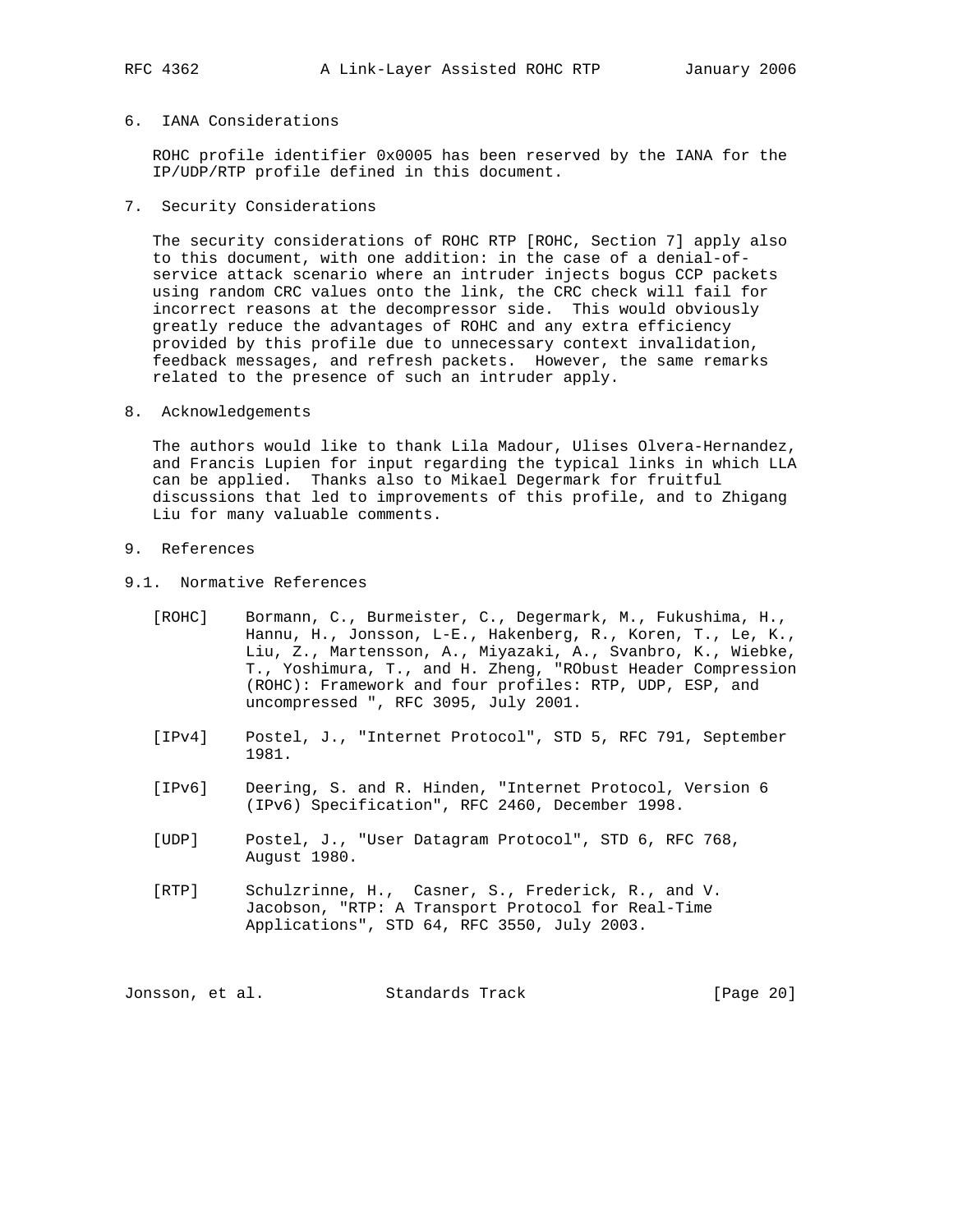[RFC2119] Bradner, S., "Key words for use in RFCs to Indicate Requirement Levels", BCP 14, RFC 2119, March 1997.

- 9.2. Informative References
	- [LLA] Jonsson, L-E. and G. Pelletier, "RObust Header Compression (ROHC): A Link-Layer Assisted Profile for IP/UDP/RTP", RFC 3242, April 2002.
	- [TCP] Postel, J., "Transmission Control Protocol", STD 7, RFC 793, September 1981.
	- [RTP-REQ] Degermark, M., "Requirements for robust IP/UDP/RTP header compression", RFC 3096, July 2001.
	- [0B-REQ] Jonsson, L-E., "RObust Header Compression (ROHC): Requirements and Assumptions for 0-byte IP/UDP/RTP Compression", RFC 3243, April 2002.
	- [VJHC] Jacobson, V., "Compressing TCP/IP headers for low-speed serial links", RFC 1144, February 1990.
	- [IPHC] Degermark, M., Nordgren, B., and S. Pink, "IP Header Compression", RFC 2507, February 1999.
- [CRTP] Casner, S. and V. Jacobson, "Compressing IP/UDP/RTP Headers for Low-Speed Serial Links", RFC 2508, February 1999.
	- [CRTPC] Degermark, M., Hannu, H., Jonsson, L-E. and K. Svanbro, "Evaluation of CRTP Performance over Cellular Radio Networks", IEEE Personal Communications Magazine, Volume 7, number 4, pp. 20-25, August 2000.
	- [VTC2000] Svanbro, K., Hannu, H., Jonsson, L-E. and M. Degermark, "Wireless real time IP-services enabled by header compression", proceedings of IEEE VTC2000, May 2000.
	- [MOMUC01] Liu, G., et al., "Experimental field trials results of Voice-over IP over WCDMA links", MoMuC'01 - The International Workshop on Mobile Multimedia Communications, Conference proceedings, February 2001.

Jonsson, et al. Standards Track [Page 21]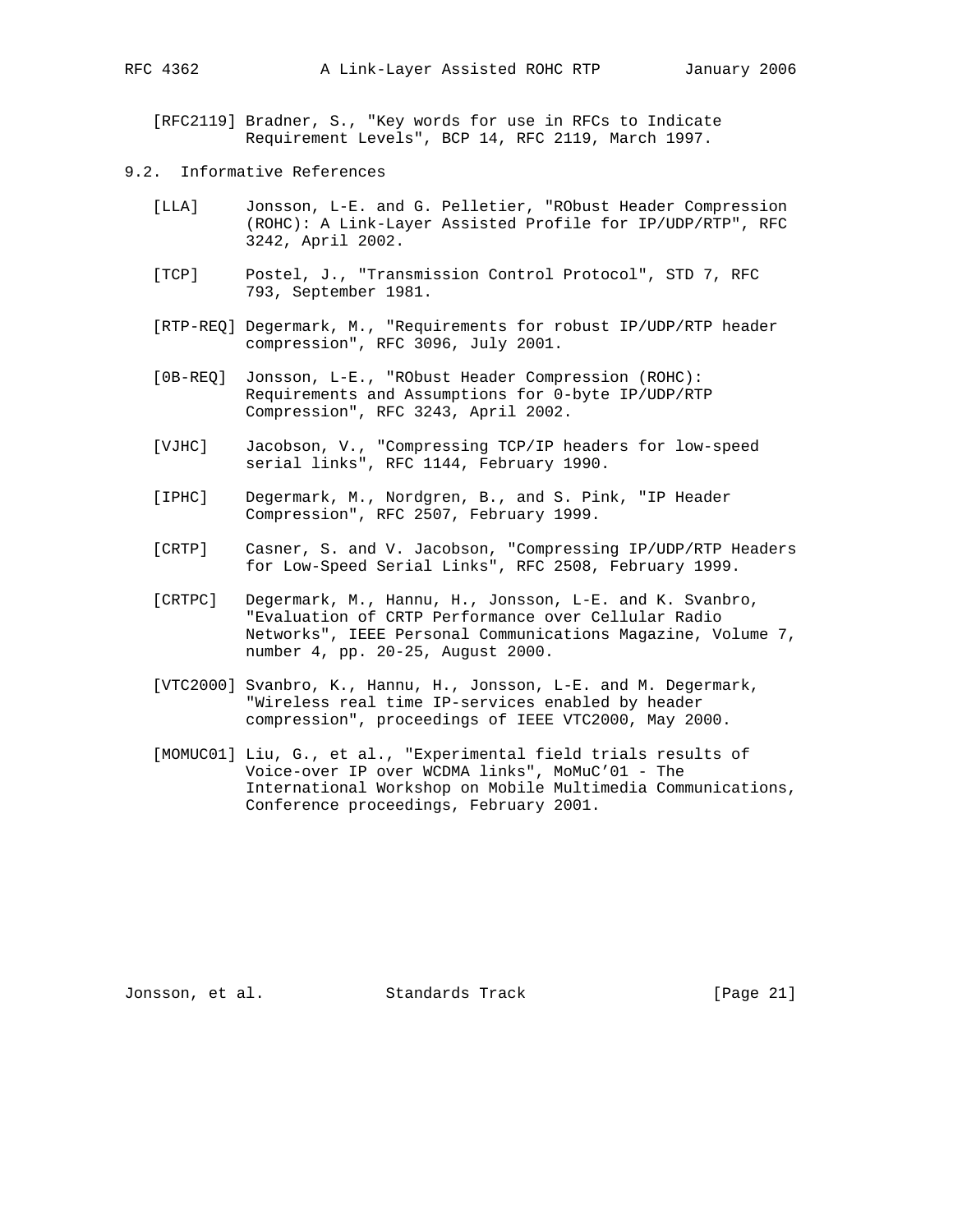Authors' Addresses

 Lars-Erik Jonsson Ericsson AB Box 920 SE-971 28 Lulea, Sweden Phone: +46 8 404 29 61 Fax: +46 920 996 21 EMail: lars-erik.jonsson@ericsson.com

 Ghyslain Pelletier Ericsson AB Box 920 SE-971 28 Lulea, Sweden

 Phone: +46 8 404 29 43 Fax: +46 920 996 21 EMail: ghyslain.pelletier@ericsson.com

 Kristofer Sandlund Ericsson AB Box 920 SE-971 28 Lulea, Sweden

 Phone: +46 8 404 41 58 Fax: +46 920 996 21 EMail: kristofer.sandlund@ericsson.com

Jonsson, et al. Standards Track [Page 22]